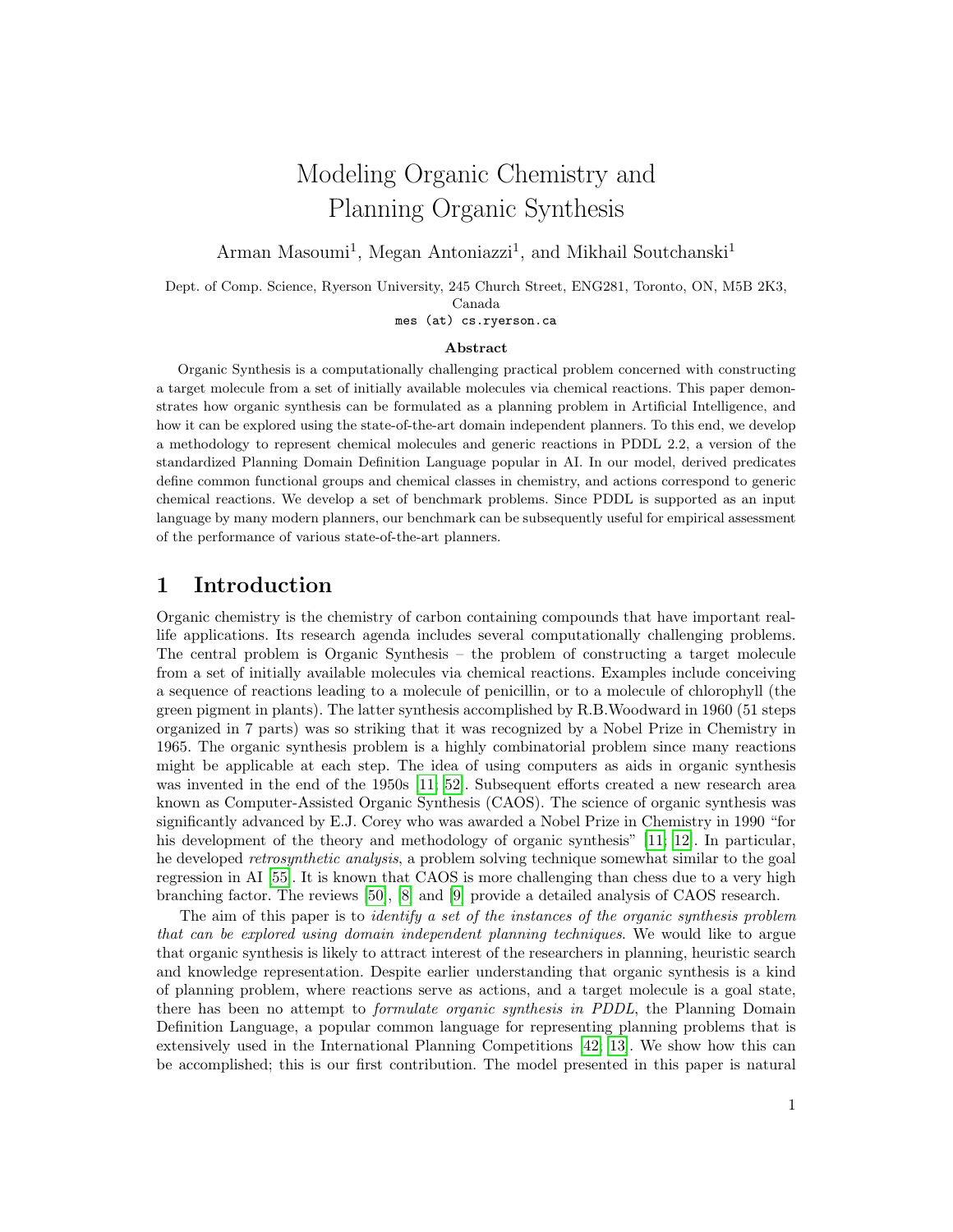from the perspective of organic chemistry researchers.<sup>[1](#page-1-0)</sup> This is achieved thanks to employing the representation similar to what chemists tend to use when conceptualizing organic chemistry reactions. In this paper, no attempt is made to modify this representation for achieving better computational performance. Our second contribution is in adopting this model for studying a set of organic synthesis problems using various state-of-the-art planners. We carry out this study thoroughly, report numerical data and discuss bottlenecks of the current version of the model. Our third contribution is in raising the questions of how the current model can be modified and what else can be tried to circumvent the existing bottlenecks, thereby providing enough foundation for the research community to engage and collaborate. The presented model opens several possible directions to be explored in future. Some of the these alternative directions are briefly described in the last section of this paper.

Recently, [\[25\]](#page-17-0) explored the organic synthesis problem. Inspired by the Corey's retrosynthetic analysis, they formulated the organic synthesis problem as AND/OR graph search and developed a solver based on proof-number search [\[2\]](#page-16-5). To evaluate their technique, they have developed a benchmark set of organic synthesis problems based on the publicly available exams given to undergraduate organic chemistry students taking the MIT Course 5.13 "Organic Chemistry 2" [\[24\]](#page-17-1). We reworked and elaborated the public chemistry benchmark developed by [\[24\]](#page-17-1) to make it amenable to domain independent planning. In the work of [\[25\]](#page-17-0), the set of undergraduate exam problems has been partially solved using an IBM super-computer. Solving it using existing PDDL planners or with other planners on the standard hardware remains a challenge for the AI community. Our goal here is not to propose a solution for this challenge, but rather to *arque that this challenge is likely to stimulate significant new research*. Moreover, we take a step forward to solving this challenge and identify a promising subset of the benchmark that has a chance of being computationally tractable for the state-of-the-art planners. This subset provides the ground for future comparison of alternative approaches, whether obtained from modifying the model proposed in this paper, or those which will use our model as is, but will employ new planning techniques.

A number of interactive computer systems designed to assist a human solving the organic synthesis problem had been developed in the 1960s-1990s. including LHASA [\[10\]](#page-16-6), SECS [\[57\]](#page-18-4), SYNGEN [\[28\]](#page-17-2), WODCA [\[17\]](#page-16-7), CHIRON [\[23\]](#page-17-3), SYMBEQ [\[58\]](#page-18-5). These systems could work only in a team with an expert chemist who knew how to communicate with the system and who understood the intimate details of the system. There are also a few search-based systems that can run autonomously, e.g., SYNSUP-MB [\[48\]](#page-18-6) does bounded ordered depth-first search, while the system SYNCHEM does best-first search in the problem space [\[37\]](#page-17-4). A more recent system ARChem [\[38\]](#page-17-5) does automated heuristic guided backward (retrosynthetic) search. Most of the legacy CAOS systems relied on a data base of a few thousand transforms (generalized reactions). Implementations used special purpose procedural representations with chemical knowledge hard-coded into the programs. As far as we know, none of the legacy CAOS systems used domain-independent AI planning.

Despite that the CAOS has a long history, to the best of our knowledge, most of the legacy systems had been developed by the researchers from chemistry [\[34;](#page-17-6) [9\]](#page-16-3). The notable exceptions include the system SYNCHEM (SYNCHEM2) developed by H. Gelernter and his group [\[19;](#page-16-8) [20;](#page-16-9) [37\]](#page-17-4) that was using backward domain-specific best-first search in the problem space, and the system SYNLMA, an expert system for organic synthesis which used a resolution based theorem prover as its reasoning component [\[51\]](#page-18-7). To the best of our knowledge, SYNLMA is the only

<span id="page-1-0"></span><sup>&</sup>lt;sup>1</sup>We presented our modeling approach at a chemistry seminar. Additionally, we discussed it extensively with colleagues who have PhDs in chemistry. All experts in organic chemistry confirmed that our modeling makes sense.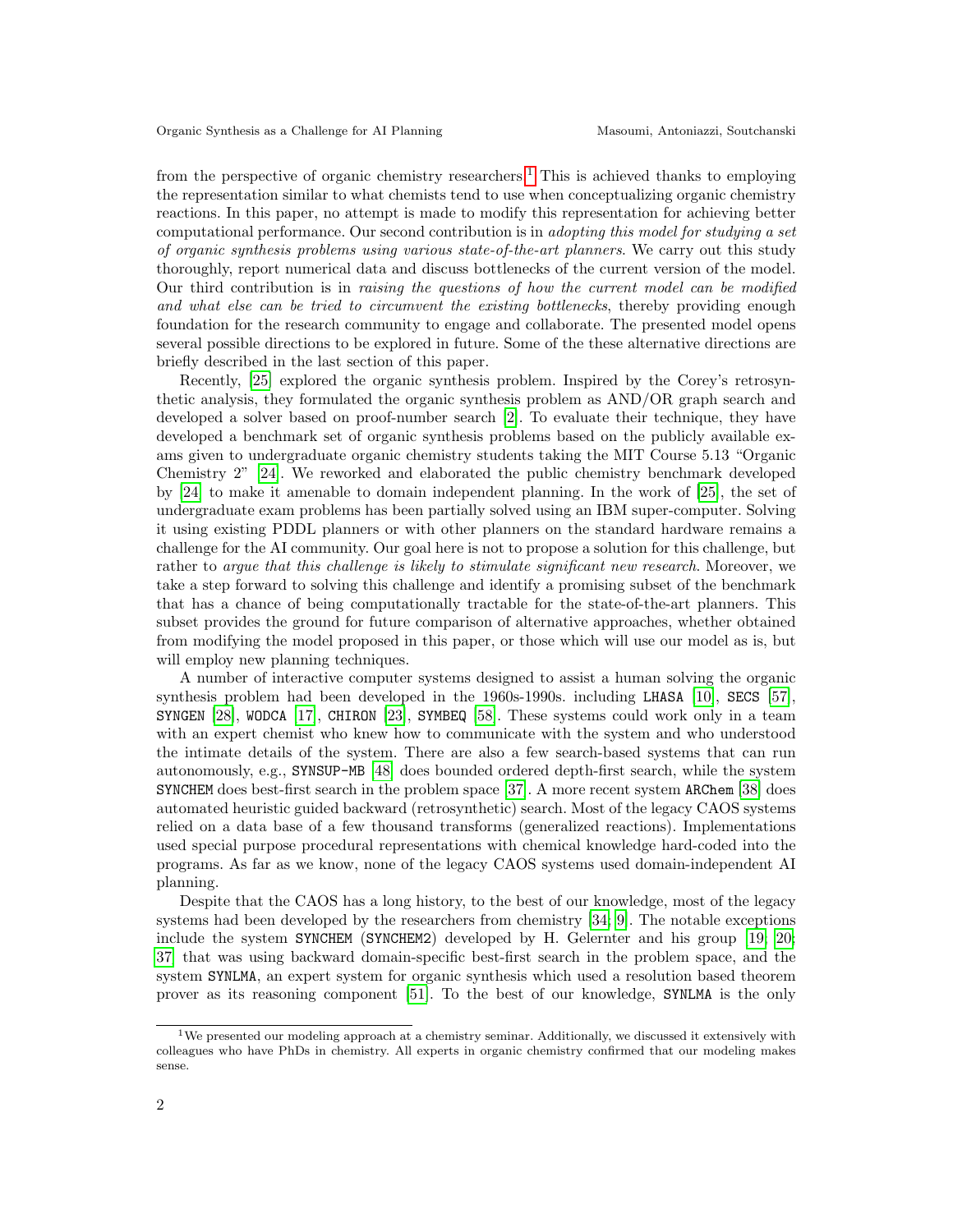system that used a logical encoding for the organic synthesis problem [\[56\]](#page-18-8). (We say more about this system in our Discussion section.) Unfortunately, neither the legacy CAOS systems (implemented on legacy hardware and operating systems) nor their benchmarks are publicly available, and therefore, they can not be used for research. Moreover, it was impossible to obtain any instances of the organic synthesis problem that have been previously solved by the earlier CAOS systems. We hope that our PDDL encoding of organic synthesis will serve as motivation to develop more advanced techniques in modeling and planning organic synthesis.

# 2 Preliminaries

This section provides a brief introduction to organic chemistry, and to PDDL, as the modeling language of this application domain.

We consider molecules as graphs, and reactions as symbolic graph transformations. Each molecule is composed of bonded chemical atoms. Chemical atoms can form various types of bonds (single bond, double bond, aromatic bond, etc.) with each other, conditional upon their chemical valence, which is a positive integer describing how many bonds a certain atom can make. For example, the valence of carbon atom C is 4, and therefore, a carbon atom is capable of forming 4 single bonds, or 2 double bonds, or a triple bond and a single bond. Hydrogen H has valence of 1, oxygen O has chemical valence of 2, and this is why a molecule of water  $H_2O$ consists of 2 hydrogens and single oxygen. Chemical reactivity of molecules is due to their constituent *functional groups*, and molecules with similar properties are categorized into different chemical classes. Some of the functional groups are alkyls, hydroxyl and ester functional group, which are the main groups in *alkane*, *alcohol* and *ester* chemical classes, respectively. Alkyl is an acyclic tree of single bonded carbon and hydrogen atoms, with hydrogens in leaves only, such that one of the carbon atoms in the tree bridges it to another functional group via a single bond. If the bridging carbon bonds with a hydrogen atom, an alkane is formed. Alkyls have the generic formula of  $C_nH_{2n+1}$  and will be subsequently represented as R. If hydrogens in alkane left implicit, it can be considered as a tree of carbons where each node has degree  $\leq 4$ . The number of alkyls (alkanes) grows fast, e.g., for  $n=25$ , there are more than  $10^7$  different alkanes [\[43;](#page-18-9) [16\]](#page-16-10). Methane is the simplest alkane, methyl is the simplest alkyl. Ethane is the alkane derivative of ethyl, as represented below; ethyl is an alkyl with two carbon atoms as the backbone.



Hydroxyl  $(-OH)$  is the functional group where an oxygen atom has a single bond with a hydrogen atom, and from the other end forms a single bond with another atom. Alcohols are molecules that contain a carbon atom which has a bond with a hydroxyl, and three other single bonds to some other atoms. Ester chemical class has the generic formula of  $R - COO - R'$ , where R and R' are alkyls. Ester functional group is  $R - COO-$  with R being an alkyl. The structures of alcohol and ester are displayed below.





Ester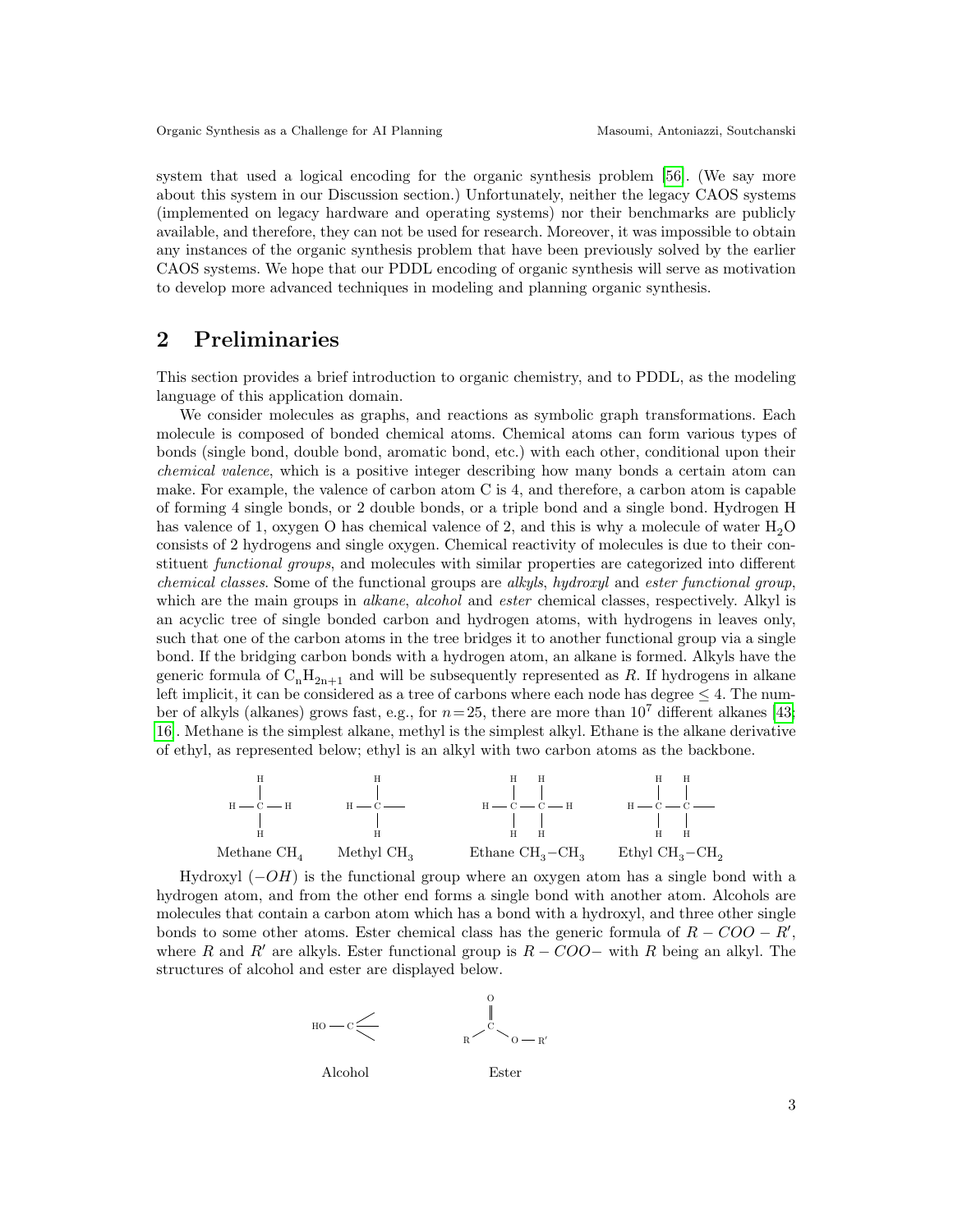The term *acid* is referred to molecules that donate protons  $(H^+)$  to other molecules (proton donors). A base on the other hand is defined as a proton acceptor. *Hydrochloric acid* HCl is one of the strongest acids.

A chemical reaction is the process in which a set of molecules considered as graphs transform to another set. The molecules existing before a chemical reaction starts are referred to as reactants (also known as substrates or reagents), and the new molecules produced are known as the products of the reaction. Chemical reactions are typically modeled as a set of altering bonds, such as Imaginary Transition Structure (ITS) developed by Fujita [\[15\]](#page-16-11) or "superimposed reaction graphs" developed by G.E. Vléduts  $[53; 54]$  $[53; 54]$ . The main idea in these models is that in the course of a chemical reaction, some old bonds cleave, some new bonds form and other bonds do not change. Chemical reactions sometimes need catalysts to undergo. Catalysts are chemical compounds that speed up a chemical reaction, but are neither consumed nor transformed to something else. A generic chemical reaction operates with chemical classes and functional groups as opposed to specific molecules, i.e., a generic chemical reaction is a schema that generalizes numerous specific instances of this reaction. For example, consider the generic reaction of hydrolysis of esters, in which an ester molecule reacts with water in presence of a strong acid catalyst which is not displayed, for simplicity; the letters  $R$  and  $R'$  denote alkyls.

$$
R - C \mathop{\bigtriangledown_{\hspace{-1.1em}O\hspace{-1.25em}R}}^0 \qquad \qquad + \quad H_2O \quad \xrightarrow{\hspace*{1.3em}H_2O} \quad R - C \mathop{\bigtriangledown_{\hspace{-1.1em}O\hspace{-1.25em}H}}^O \quad + \quad R' - OH
$$

Any molecule that belongs to the ester class can undergo the hydrolysis of esters reaction. For example, ethyl acetate CH<sub>3</sub> –COO–CH<sub>2</sub> –CH<sub>3</sub> (which is an ester with  $R = \text{CH}_3$ ,  $R' = \text{CH}_2 - \text{CH}_3$ ) reacts with water  $H_2O$  in presence of hydrochloric acid HCl as the catalyst. It is displayed below:



This specific reaction instance complies with the generic hydrolysis of esters reaction schema. Notice that it is infeasible to store all instances of a generic chemical reaction. Moreover, due to the large number of instances of alkyls, alcohols, esters and other functional groups, even for small molecules with at most 10 carbons it would be impractical to store all instances of reactions involving them. Therefore, we need a language for representing generic (re-)actions.

PDDL [\[42;](#page-18-3) [18\]](#page-16-12) is the standardized input language for expressing planning problems considered in the International Planning Competition (IPC). Over time, PDDL has expanded to include many features beyond simple classical planning, but its core remains the same. In PDDL, the variables are distinguished by a ? character at front, and dash " $-$ " is used to assign types to the variables and constant objects of the domain. In PDDL, a domain description is used to describe the domain of interest, which includes predicates and actions of the domain. It is also possible to have derived predicates [\[49\]](#page-18-12) that define abbreviations describing those features of the domain which are not affected directly by actions. Derived predicates are commonly used in preconditions of actions, and can be compiled away if they are non-recursive. The specific planning problem instance is represented in a problem description file in PDDL, which introduces the objects of the domain in the initial setting and the goal to be achieved.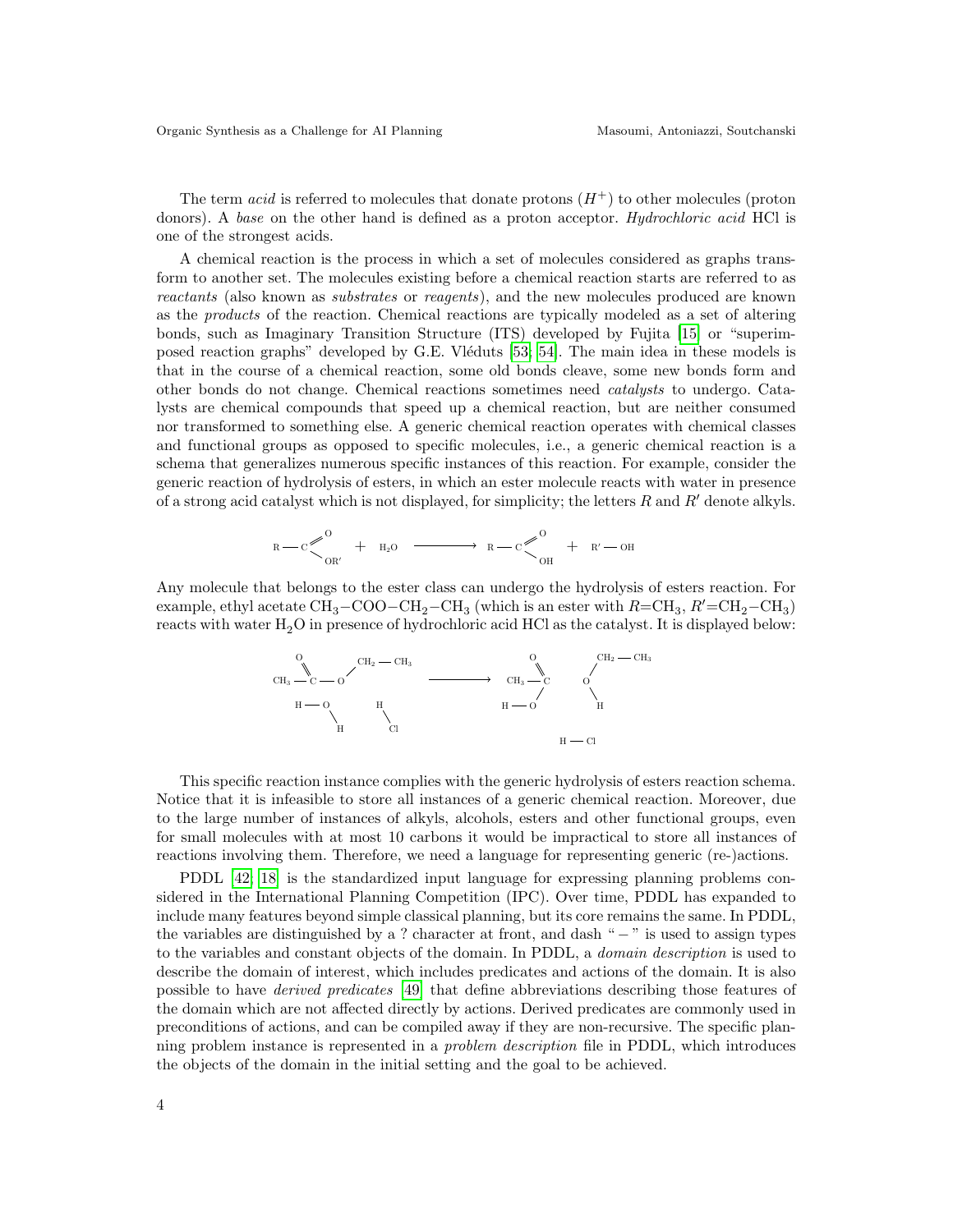# 3 Representing Organic Chemistry

In this section we explain how chemical molecules and reactions can be encoded in PDDL. First, we explain how common molecules and functional groups can be represented as derived predicates in PDDL. Then, we show how chemical reactions can be encoded as actions in PDDL.

Molecules are often modeled as undirected graphs, where the vertices of the graph represent the chemical atoms in the molecule, and the edges represent the bonds between the atoms. The same intuition is used here for modeling molecules in PDDL. The atoms are modeled as PDDL objects, and the bonds as relations over the objects, or in PDDL terms, as binary predicates. More specifically, atom types (carbon, oxygen and so on) are determined by PDDL types corresponding to the atom name in the periodic table. For example, the following PDDL code introduces the objects c1 and o1 as carbon and oxygen atoms respectively.

```
(:objects
```

```
c1 - carbon o1 - oxygen x - atom
)
```
Additionally, a type atom is introduced which subsumes all other types in the periodic table, such as *carbon*, *oxygen* etc., which is handy when there is no need to be specific.

As for representing the bonds between the atoms, for each type of bond a predicate is introduced. For example, the following introduces the predicates corresponding to single and double bonds, respectively, where  $x$  and  $y$  are variables.

```
(:predicates
```
)

```
(bond ?x1 - atom ?y1 - atom)
(doublebond ?x2 - atom ?y2 - atom)
```
The other predicate for bonds are defined similarly. The problem description of the PDDL planning problem includes objects and predicates corresponding to atoms and the bonds, which describe the molecules in the initial state, as well as the goal formula. For example, a water molecule in the initial state and in the goal is described as follows:

```
(:objects
   o - oxygen h'- hydrogen h"- hydrogen
)
(:init
    (bond o h') (bond o h")
    (bond h' o) (bond h" o)
\lambda(:goal
    (and (bond o h') (bond o h"))
)
```
Note that when describing the initial state, each chemical bond is described in both directions, while it is not necessary to do so when describing the goal molecule. This is because each chemical reaction (which will be discussed shortly) will form and split bonds in both directions. Therefore, if a bond exists in one direction after executing some actions, the bond in other direction will be also present.

Prior to encoding PDDL actions corresponding to chemical reactions, we explain how derived predicates help in formalizing organic chemistry in PDDL. Derived predicates provide a natural way of representing various chemical concepts, including common molecules, functional groups and chemical classes. In addition to convenience, they provide the advantage of modularity since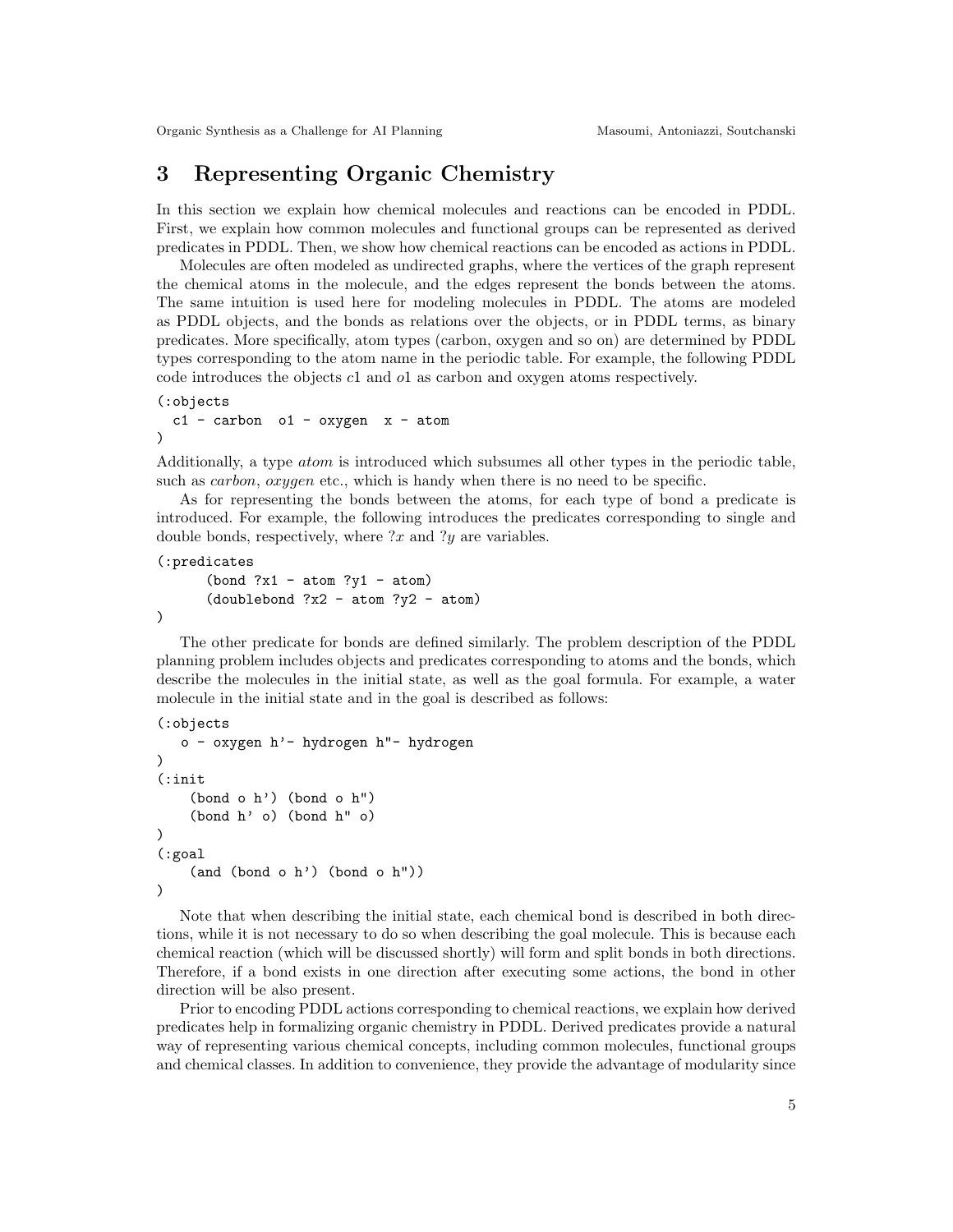they can be nested. We demonstrate these advantages using examples. The hydroxyl functional group "−OH" can be defined as follows:

```
(:derived
  (hydroxyl ?o - oxygen ?h - hydrogen)
    (and
      (bond ?o ?h)
        (exists (?x - atom)
          (and
             (not (= ?h ?x)) (bond ?o ?x)
          )
        )
    )
)
```
Hydroxyl functional group is used in many common molecules and larger functional groups, including water molecule and alcohol functional group. The latter concepts can be represented as derived predicates as well, which use hydroxyl in their definition:

```
(:derived
  (water ?h - hydrogen ?o - oxygen)
    (and
      (bond ?o ?h)
        (exists (?h2 - hydrogen)
          (and
             (not (= ?h ?h2))
             (hydroxyl ?o ?h2)
          )
        )
    )
)
(:derived
  (alcohol ?c - carbon ?o - oxygen)
    (and
      (bond ?o ?c)
      (exists
        (?h - hydrogen
         ?x1-atom ?x2 - atom ?x3 - atom\lambda(and
             (hydroxyl ?o ?h)
             (not (= ?x1 ?x2))
            (not (= ?x1 ?x3))(not (= ?x1 ?h))(not (= ?x2 ?x3))
             (not (= ?x2 ?h))(not (= ?x3 ?h))
             (bond ?c ?x1)
             (bond ?c ?x2)
             (bond ?c ?x3)
```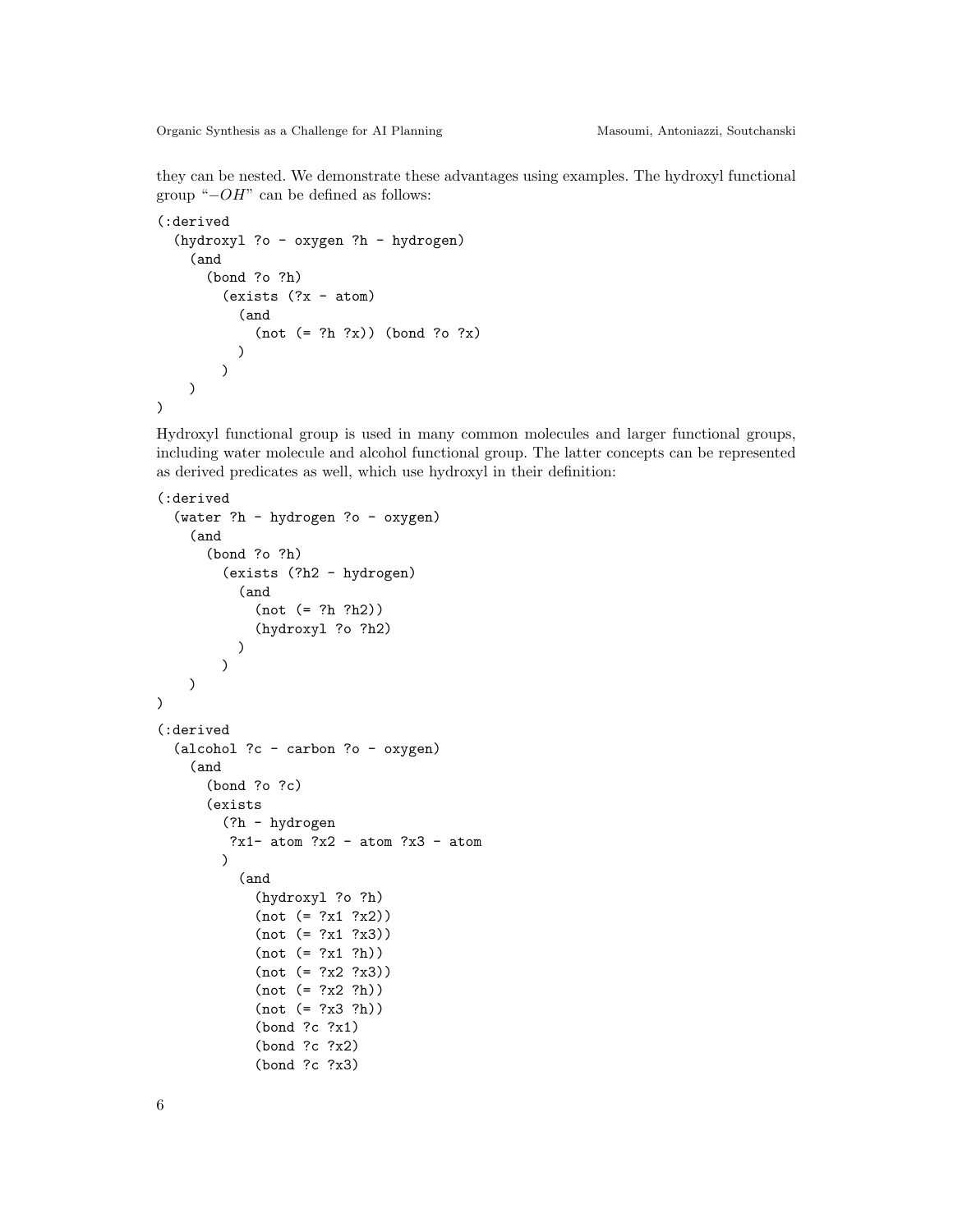```
)
)
```
)

)

Although in our approach the arguments of the derived predicates account for only a few nodes in the molecule graph they are representing, they identify the whole molecule and are referred to as the key atoms of the molecule. For example, in the above definitions for water and alcohol, the atoms  $o$  and  $h$  identify the molecules as a whole. The key atoms are often chosen from the atoms at the common reaction sites.

In general, one needs recursive derived predicates, for example when defining arbitrary alkyls. Encoding an arbitrarily branching alkyl requires the transitive closure over edges of the tree representing the molecule to exclude cycles, and defining transitive closure requires recursion. However, definitions of small alkyls can be unfolded into non-recursive abbreviations. In our encoding, derived predicates are used in preconditions of actions as explained below.

Each generic chemical reaction is represented using a PDDL action, whose effects cleave and form all the respective bonds that the generic reaction alters. For example, consider the action representing hydrolysis of esters reaction:

```
(:action hydrolysis_of_esters
```

```
:parameters
 (?c1 - carbon ?o1 - oxygen
  ?h1 - hydrogen ?o2 - oxygen
  ?h2 - hydrogen ?x - atom)
:precondition (and
  (ester ?c1 ?o1)
  (water ?h1 ?o2)
  (strong_acid ?h2 ?x))
:effect (and
  (not (bond ?c1 ?o1))
  (not (bond ?o1 ?c1))
  (not (bond ?h1 ?o2))
  (not (bond ?o2 ?h1))
  (not (bond ?h2 ?x))
  (not (bond ?x ?h2))
  (bond ?c1 ?o2)
  (bond ?o2 ?c1)
  (bond ?o1 ?h2)
  (bond ?h2 ?o1)
  (bond ?h1 ?x)
  (bond ?x ?h1))
```
)

Notice that derived predicates are used in the preconditions of the action to characterize which molecules are needed for the reaction to be applicable. Moreover, all the atoms that change bonds during the chemical reaction must be listed as parameters of the action, otherwise we could not specify all effects of the generic reaction. When specifying the effects, we make sure that the action forms and splits the bonds in both directions. In the hydrolysis of esters chemical reaction, six atoms change bonds. Specifically, the key atoms of an ester molecule, a water molecule and a strong acid split their bonds (all of them have been indicated by arrows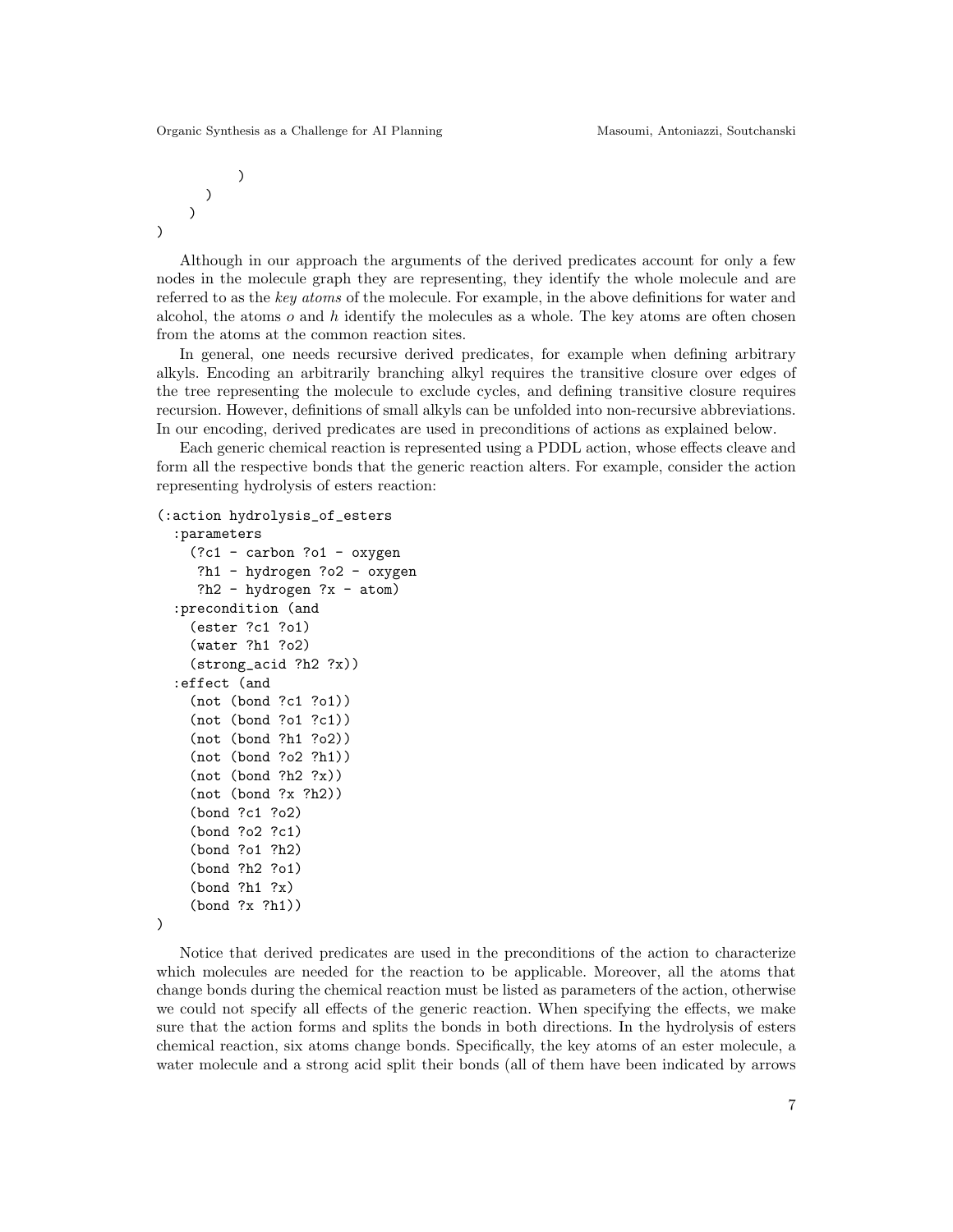<span id="page-7-0"></span>on the left hand side of Figure [1\)](#page-7-0), and new bonds form as displayed by arrows on the right hand side of Figure [1.](#page-7-0) For example, the carbon atom and the oxygen atom in the ester molecule have a bond before the reaction, which splits after the reaction. Conversely, there is no bond between the carbon atom of the ester molecule and the oxygen atom of the water molecule before the reaction, but it forms after.



Figure 1: Hydrolysis of ethyl acetate

#### 4 Experiments

To create a set of instances of the organic synthesis problem amenable to the state-of-theart planners, we reworked a set of benchmark problems publicly available from [\[24\]](#page-17-1). This set of benchmark problems includes 20 organic synthesis problems (called the set20 below, for brevity) collected from MIT undergraduate organic chemistry exams. The set20 includes a library of 62 starting molecules, and 50 definitions of reactions encoded using a line notation popular in chem-informatics [\[33\]](#page-17-7). The easiest problem can be solved using 3 reactions, the longest requires 12 reactions, while the majority of the problems can be solved using 4-5 reactions. As reported in [\[25\]](#page-17-0), their program running on an IBM super-computer solved 15 out of the 20 problems within 6 hours cut-off time by using the proof-number search. This technique involves backward search from a target molecule and works well with incompletely specified reactions on the input. In particular, some effects of the reactions can be left unspecified, and the reactions in the knowledge base can be unbalanced, e.g., information about the products can be missing. Also, their program delegated all chemistry related reasoning, e.g., deciding sub-graph isomorphism, to specialized proprietary software [\[7\]](#page-16-13). The knowledge base in [\[24\]](#page-17-1) was completely adequate for solving the problems in the set20 using their technique, but it was not directly usable for our purposes. In PDDL, all effects of the actions must be explicitly specified. Therefore, we added manually the missing knowledge to make all the reactions as chemically complete as possible. This was laborious and time consuming process that required consultations with chemistry experts. Since some of the reactions in [\[24\]](#page-17-1) combine two reactions, we separated them and obtained as a result a knowledge base of 52 reactions. For a few reactions, our preconditions are weaker than what is needed in reality for the reaction to occur, i.e., any reaction that happens in reality is deemed possible in our approach, but not necessarily the other way around. This is done to closely match representation of the reactions from the set20. Once all processing has been done, we ran an in-house developed Python program to translate all the completed generic reactions from the RXN format popular in industry [\[1\]](#page-16-14) into a PDDL representation described in the previous section. Similarly, we translated the planning problems into our PDDL representation. It is noteworthy that the derived predicates in the preconditions of the reactions in the set20 were all representable without the need for recursion since they mentioned only small alkyl molecules with at most 4 carbons. To represent these alkyls we manually encoded each alkyl containing from 1 up to 4 carbon atoms as a derived predicate, and then defined a general alkyl derived predicate in terms of the disjunction of the predefined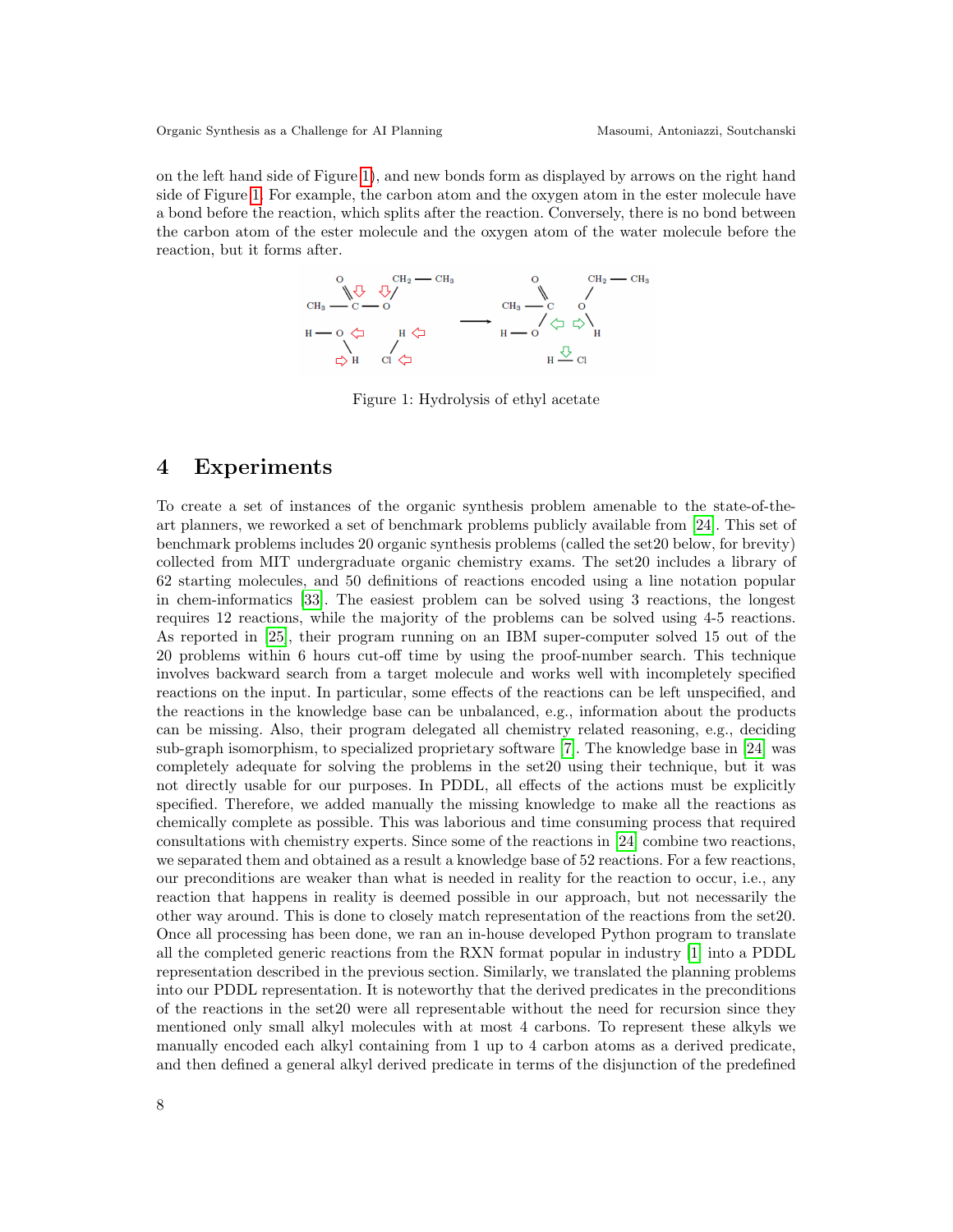specific alkyls. Having no recursive derived predicates facilitates compiling away the derived predicates from the preconditions of actions.

All the experiments were performed on a machine with 2.80 GHz CPU and 128 GB of RAM. We experimented with a number of planners, some of which support PDDL 2.2 [\[13\]](#page-16-4) while the others do not. We are able to use planners that do not support PDDL 2.2 since we can compile away the derived predicates from the preconditions of the reactions, and thereby produce a domain with no derived predicates. The planners supporting PDDL 2.2 that were used for experimentation were FastDownward (downloaded on July 31, 2014), abbreviated FD, [\[26\]](#page-17-8), LPG-td version 1.2 [\[22\]](#page-17-9), ROAMER-p, abbreviated RMR, [\[39\]](#page-17-10) and MIPS-XXL, version 3, released 29th of June 2007 [\[14;](#page-16-15) [32\]](#page-17-11). FastForward, version 2.3, [\[29\]](#page-17-12) (abbreviated FF) was the only planner not supporting PDDL 2.2.

Not surprisingly, none of the translated planning problems from the set20 could be solved using any of the aforementioned planners, as they all exceed the available memory before finding a solution. The root of the problem appears to be in the large number of variables in the actions (and derived predicates if they were included) which results in a combinatorial explosion when grounding the domain description into a propositional representation. To clarify, note that there are 52 reactions, number of arguments of which range from 4 to 13. Depending on the planning problem in the set20, the number of atoms (objects) varies, but typically there are more than 30 atoms in a problem, usually 10 or more for each of carbon, hydrogen and oxygen types. Additionally, in the case when derived predicates are included, there are 36 derived predicates, each of which can have 15 or more local variables to instantiate. For example, consider a (re- )action with 10 arguments that for the purposes of grounding has to be instantiated, and let us assume four arguments are carbon atoms, three are oxygen and remaining three are hydrogen atoms. Assuming 10 atoms for each type, this results in  $10^4 * 10^3 * 10^3 = 10^{10}$  possible instantiations, just for this action. Even if many of these instantiations can be ruled out a priori by the existing grounding algorithm, the remaining number is too large for the planners dealing with the current PDDL encoding of the problem.

To identify a more promising benchmark we simplified the problems in the set20. The simplification strategy for the problems had two dimensions: (i) we removed a few reactions to reduce the size of the domain, and (ii) we simplified the goal of the planning problem and reduced the number of atoms in the initial state. Specifically, instead of the goal molecules in the set20, we consider as new goals intermediate molecules produced by the first and second reactions solving the synthesis problems in the set20. For book-keeping purposes, we preserve same enumeration of the planning problems as in the set20. For example, the organic synthesis problem 20 would give rise to simpler planning instances that can be solved by 1 reaction, or by 2 reactions. After these simplifications of the goals, we obtained a new set of planning instances, where the target molecule can be synthesized in 1, 2 or 3 steps. All the extra atoms no longer needed for synthesis of a simpler goal molecule were removed from the initial state. Furthermore, we explored two alternatives. In one case, we compiled away the derived predicates, but kept the useless derived predicates listed in the domain description, although they were never referenced by any action or goal in the problem. In another case, once the derived predicates have been compiled away, we removed all of them from the domain description. In the first case, we could experiment only with the planners supporting PDDL 2.2, while in the second case, we could work with FF too.

At the initial stage, we reduced the number of reactions to 36. The number of arguments in actions varied from 4 to 13. If we kept the unused derived predicates, the domains also included 36 derived predicates. In total, 26 simpler planning problems were created, which required plans of length 1-3 in order to be solved. Out of 26, 15 planning problems required a solution of length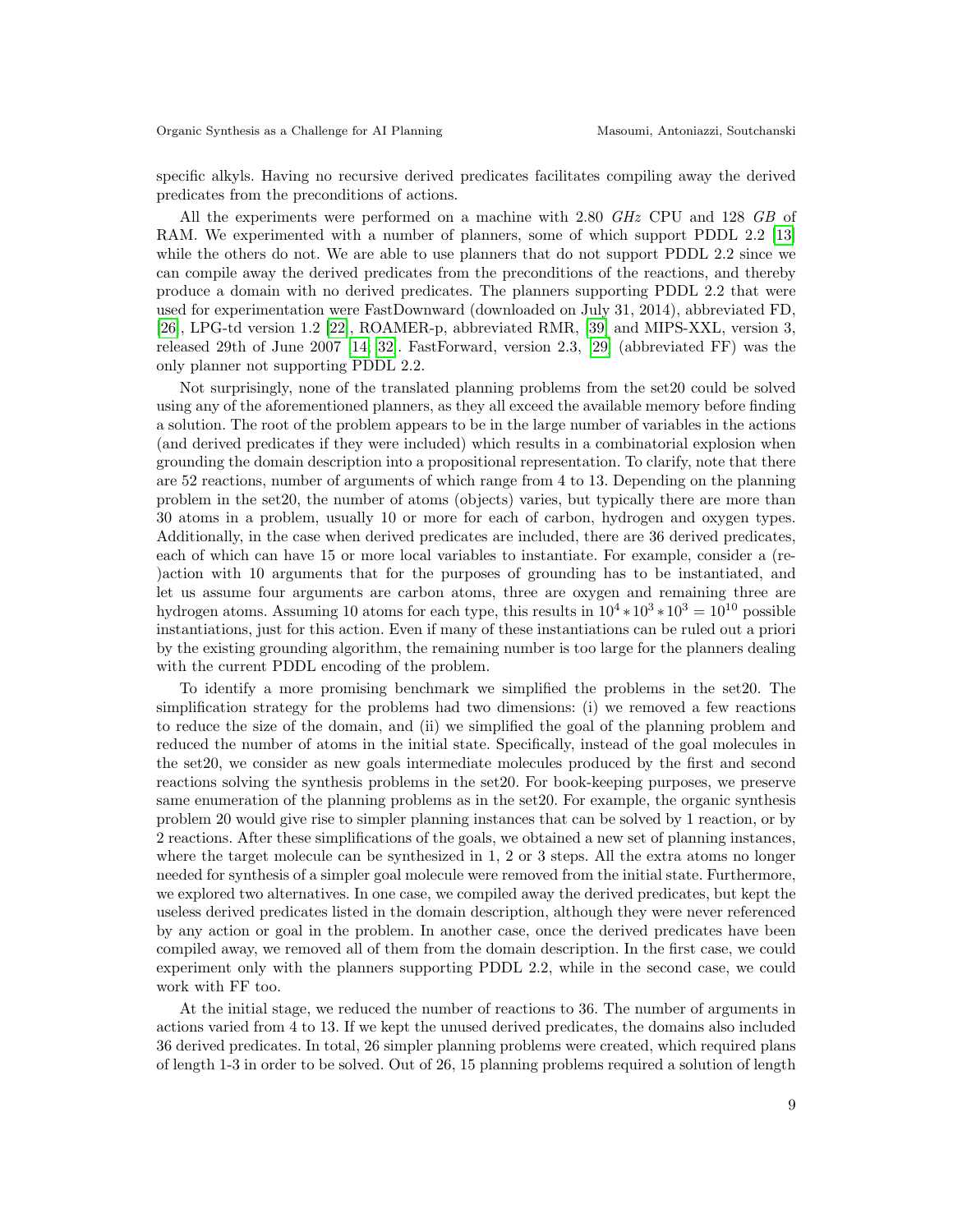1, 6 problems – a solution of length 2, and 5 problems – solutions of length 3.

In the case where all derived predicates were removed from the domain, regardless of the choice of the planners, no problem that required a plan of length 3 was solved, and only one problem that required a plan of length 2 were solved. In all the unsuccessful cases, the memory of the machine was exhausted prior to finding any plan. Table [1a](#page-9-0) presents the time in seconds it took the planners to solve the problems, averaged over 5 runs, only for the successful cases, where a solution was found. MIPS planner was unsuccessful in solving any of the problems, so it does not appear in the table. The problem numbers correspond to their counterparts in set20. We verified manually that all found reactions are actually correct solutions. The dashes in the table mean that the specific planner was unable to solve the specific problem, again due to memory exhaustion. The standard deviations for all the planners and problems across the runs are insignificant, except for the problem 20 of length 2, which the standard deviation for LPG-td was 658 seconds. It is noteworthy that for FD which works in three stages, the times for the stages are added up in table [1.](#page-9-0) Table [1b](#page-9-0) presents the corresponding memory usage on the problems in MBs, where for FD the maximum usage across the stages is considered.

<span id="page-9-0"></span>

| #  | L              | FD     | FF    | LPG    | <b>RMR</b> |
|----|----------------|--------|-------|--------|------------|
| 3  | 1              | 4.24   | 0.05  | 5.24   | 4.12       |
| 6  | 1              | 1.32   | 0.01  | 0.24   | 1.08       |
| 7  | 1              | 346.62 | 0.91  | 4.07   | 334.41     |
| 8  | 1              | 348.23 |       |        |            |
| 12 | $\mathbf{1}$   | 938.95 | 30.30 | 80.52  |            |
| 14 | 1              | 4.07   | 0.05  | 5.26   | 3.92       |
| 20 | 1              | 50.34  | 1.32  | 125.29 | 212.55     |
| 20 | $\mathfrak{D}$ | 117.53 | 2.05  | 730.73 | 319.87     |

| #  | L              | FD    | FF    | LPG   | <b>RMR</b> |
|----|----------------|-------|-------|-------|------------|
| 3  | 1              | 108   | 48    | 176   | 86         |
| 6  | 1              | 50    | 13    | 139   | 28         |
| 7  | 1              | 2375  | 790   | 693   | 2702       |
| 8  | 1              | 12631 |       |       |            |
| 12 | 1              | 12375 | 15566 | 18043 |            |
| 14 | 1              | 108   | 48    | 176   | 86         |
| 20 | 1              | 1067  | 870   | 1143  | 7361       |
| 20 | $\overline{2}$ | 2039  | 1225  | 1635  | 9333       |

(a) Time (sec) performances with 36 actions.

(b) Memory (MBs) usage with 36 actions.

Table 1: The domain with 36 actions.

Interestingly enough, in the case where the useless derived predicates were not removed from the domain, no problem was solved, regardless of the choice of the planner. In every instance, the process was killed before finding a solution as the planner exhausted all available memory. Since presence of useless derived predicates is the only difference between this case and the previous case, and since some of the problems in the previous case were solved while all problems failed in this case, we can conclude that the addition of useless derived predicates considerably worsens the performance of the planners.

Hoping to find an even more promising sub-set of the benchmark set20, we simplified the problems even more, by removing actions from the domain with greater number of arguments. Since presence of useless derived predicates is an overhead for the planners, we removed all of them from the domain description. We ruled out MIPS due to its poor performance. The new domain contained 23 actions with 4-6 arguments. As a result of excluding 13 actions from the domain, some problems from the previous stage were invalidated since their solutions rely on the actions we eliminated. A subset of 9 problems was solvable using this new domain, with 8 of them requiring a single reaction, 1 of them – a sequence of two reactions. In this stage,  $FD$ , FF and LPG-td were able to solve 1 more organic synthesis problem than they could with the larger domain. ROAMER was not able to solve any additional problems. Table [2a](#page-10-0) displays the times in seconds corresponding to this attempt, where only successful results are presented. The problems that were not solved exhausted the available memory. All the descriptions for Table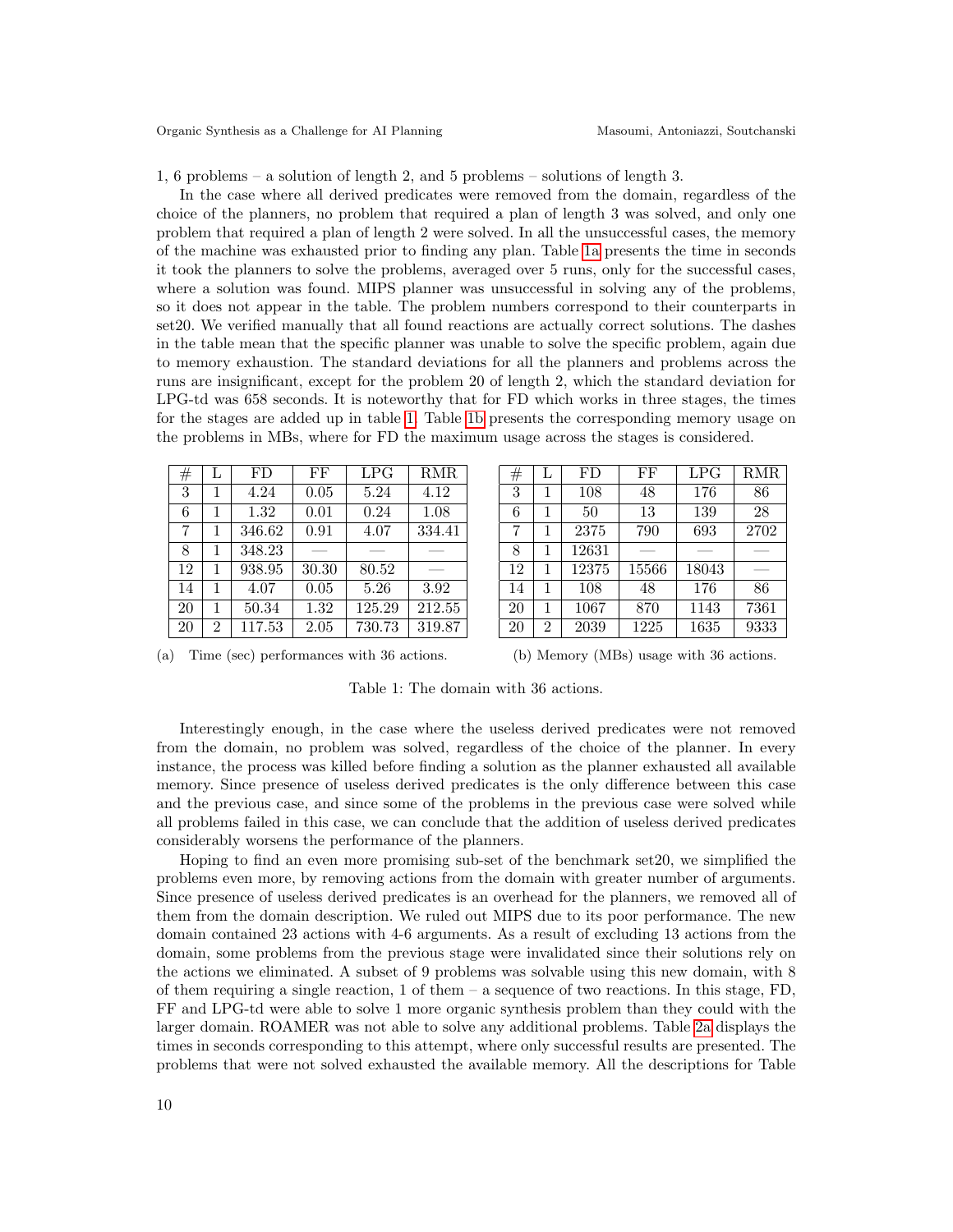|  |  |  |  |  |  |                                                                                    |  |  | 1 applies to Table 2 as well. As for the standard deviation across 5 runs, the only significant |  |
|--|--|--|--|--|--|------------------------------------------------------------------------------------|--|--|-------------------------------------------------------------------------------------------------|--|
|  |  |  |  |  |  |                                                                                    |  |  | values are for problem 10 and FD, which has 2587 seconds standard deviation, problem 20         |  |
|  |  |  |  |  |  | (length 2) and LPG-td with 657 seconds. Table 2b presents the memory usage in MBs. |  |  |                                                                                                 |  |

<span id="page-10-0"></span>

| #  | L | FD     | FF     | LPG    | <b>RMR</b> |
|----|---|--------|--------|--------|------------|
| 3  | 1 | 3.67   | 0.05   | 5.10   | 3.52       |
| 6  | 1 | 0.97   | 0.01   | 0.24   | 0.90       |
| 7  | 1 | 2.51   | 0.07   | 2.31   | 2.19       |
| 8  | 1 | 133.3  | 335.97 | 960.83 |            |
| 10 | 1 | 8947.6 |        |        |            |
| 12 | 1 | 930.6  | 29.46  | 390.91 |            |
| 14 | 1 | 3.80   | 0.05   | 5.13   | 3.48       |
| 20 | 1 | 21.33  | 1.20   | 90.17  | 174.9      |
| 20 | 2 | 69.87  | 1.79   | 729.87 | 255.6      |

| #  | L | FD    | FF    | LPG    | <b>RMR</b> |
|----|---|-------|-------|--------|------------|
| 3  | 1 | 101   | 47    | 175    | 78         |
| 6  | 1 | 45    | 13    | 138    | 24         |
| 7  | 1 | 76    | 64    | 192    | 54         |
| 8  | 1 | 1571  | 92527 | 105447 |            |
| 10 | 1 | 30175 |       |        |            |
| 12 | 1 | 12695 | 15539 | 18003  |            |
| 14 | 1 | 101   | 47    | 175    | 78         |
| 20 | 1 | 384   | 864   | 1116   | 6466       |
| 20 | 2 | 1319  | 1215  | 1613   | 7888       |

(a) Time (sec) performance with 23 actions.

(b) Memory (MBs) usage with 23 actions.

Table 2: The domain with 23 actions.

In all the cases where the planners failed to find a solution, the planners fail during the grounding process. The huge numbers of grounded actions and fluents had been generated that exhausted all available memory. Also, at least 95% of the total time in the reported tables is taken by grounding and preprocessing, i.e., finding an action is fast. As for comparison of the planners, FF works best in terms of speed of finding the solutions. However, FD works best in terms of being successful in solving the most organic synthesis problems in the benchmark that we designed. The superiority of FF in terms of speed over other planners is partly due to short planning problems in the benchmark, and partly due to FF's strategy to perform incomplete greedy search EHC before switching to complete BFS search. In terms of memory requirements, there is no clear distinction between the planners, but overall FF needs less memory than its competing planners.

# 5 Examples

To illustrate our experiments and results, we provide a specific example of the organic syntheses problem that the AI planners tried to solve. Our example is related to the first and second reactions solving the problem 20, i.e., it is related to the one-step and two-step versions of this problem included in the tables above. We start with explaining the reactions that solve the problems, then we show initial and goal molecules. Both reactions are part of the set of 23 actions mentioned above.

The first generic reaction happens between water and an alkene, a molecule composed from carbons and hydrogens only that has the single double bond between two carbon atoms. This reaction is usually catalyzed with a diluted acid, but we leave it out for simplicity. In chemistry, this reaction is known as acid-catalyzed hydration of alkenes; it belongs to the class of addition reactions, e.g., see Section 6.9 in [\[4\]](#page-16-16). In the figure illustrating this reaction, we assume that the distinct carbon atoms  $C', C''$  stand for single-bonded chains of carbon atoms, which may possibly form a ring, such that all remaining valences of the carbons are saturated with hydrogens. Since shapes and the number of carbons in these chains can vary, the figure illustrates a generic reaction.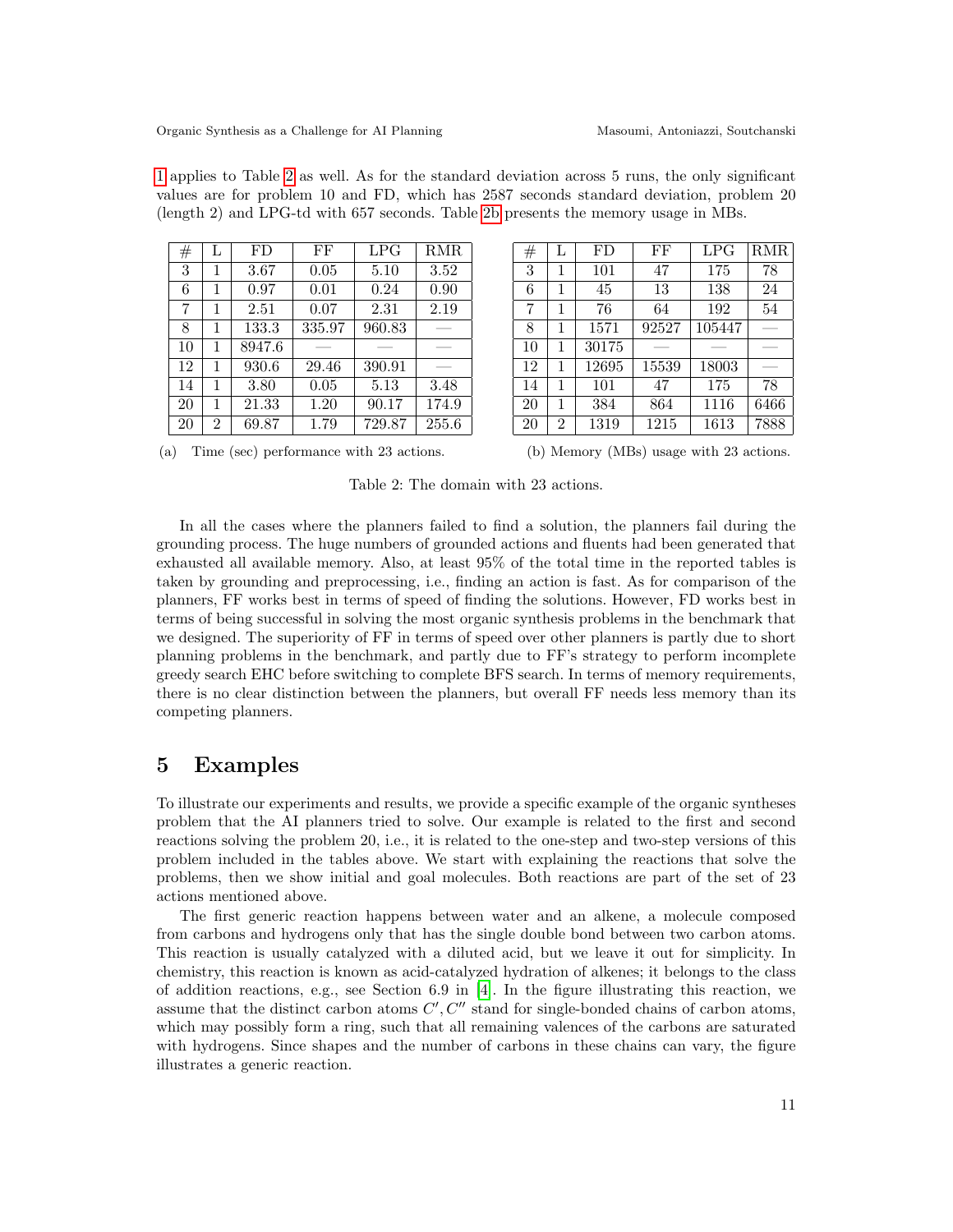

The reaction breaks the bond between the oxygen atom  $O$  and the hydrogen atom  $H'$ , and forms the bond between the carbon atom  $C'$  and  $H'$ , while the double bond between  $C'$  and  $C''$  converts into a single bond, and the carbon atom  $C''$  bonds with O. If we denote carbon atoms  $C', C''$  with the variables ?c.4,?c.5, respectively, and hydrogen atoms  $H', H''$  with the variables ?h\_2, ?h\_3, respectively, then this generic reaction can be rendered in PDDL as follows.

```
(:action alkeneAndWater
  :parameters
     (?o_1 - oxygen ?h_2 - hydrogen ?c_4 - carbon ?c_5 - carbon)
  :precondition
     (and (not (= ?c_5 ?c_4))(exists (?h_3 - hydrogen)
             (and (not (= ?h_2 ?h_3)) (bond ?h_2 ?o_1) (bond ?h_3 ?o_1) ) )
          (doublebond ?c_5 ?c_4)
     )
  :effect
     (and (not (bond ?h_2 ?o_1)) (not (bond ?o_1 ?h_2))
          (bond ?o_1 ?c_5) (bond ?c_5 ?o_1)
          (bond ?h_2 ?c_4) (bond ?c_4 ?h_2)
          (not (doublebond ?c_5 ?c_4)) (not (doublebond ?c_4 ?c_5))
          (bond ?c_5 ?c_4) (bond ?c_4 ?c_5)
     )
)
```
The second generic reaction uses phosphorus tribromide  $\text{PBr}_3$  that reacts with alcohols R−OH to produce alkyl bromides R−Br, where R stands for an alkyl or a cyclo-alkyl (a ring of carbon atoms). This is one of the methods of preparing alkyl bromide, e.g., see Section 4.14 in [\[4\]](#page-16-16). In figure below, we use notation  $Br, Br'$  and  $Br''$  to show that all three bromine atoms are distinct, all of them are bonded with the phosphorus atom P before the reaction, but one of them splits from P and bonds with R. This reaction also splits the bond between the oxygen atom O and R, and forms the bond between O and P. The bond between the hydrogen atom H and O remains intact.



Since we have to unfold all derived predicates such as alkyl, alcohol and hydroxyl, we represent this reaction in PDDL using the following action schema with weakened precondition and abbreviations compiled in. The variable ?c 7 can match any carbon with the bond to hydroxyl, and therefore, it can also match a key carbon atom (a reaction site) designating an alkyl or cyclo-alkyl  $R$ . A false-positive match can happen in general due to weaker precondition, but it does not occur in our test cases.

```
(:action alcoholAndPBr3
```

```
:parameters
  (?o_5 - oxygen ?br_4 - bromine ?c_7 - carbon ?p_1 - phosphorus)
:precondition
```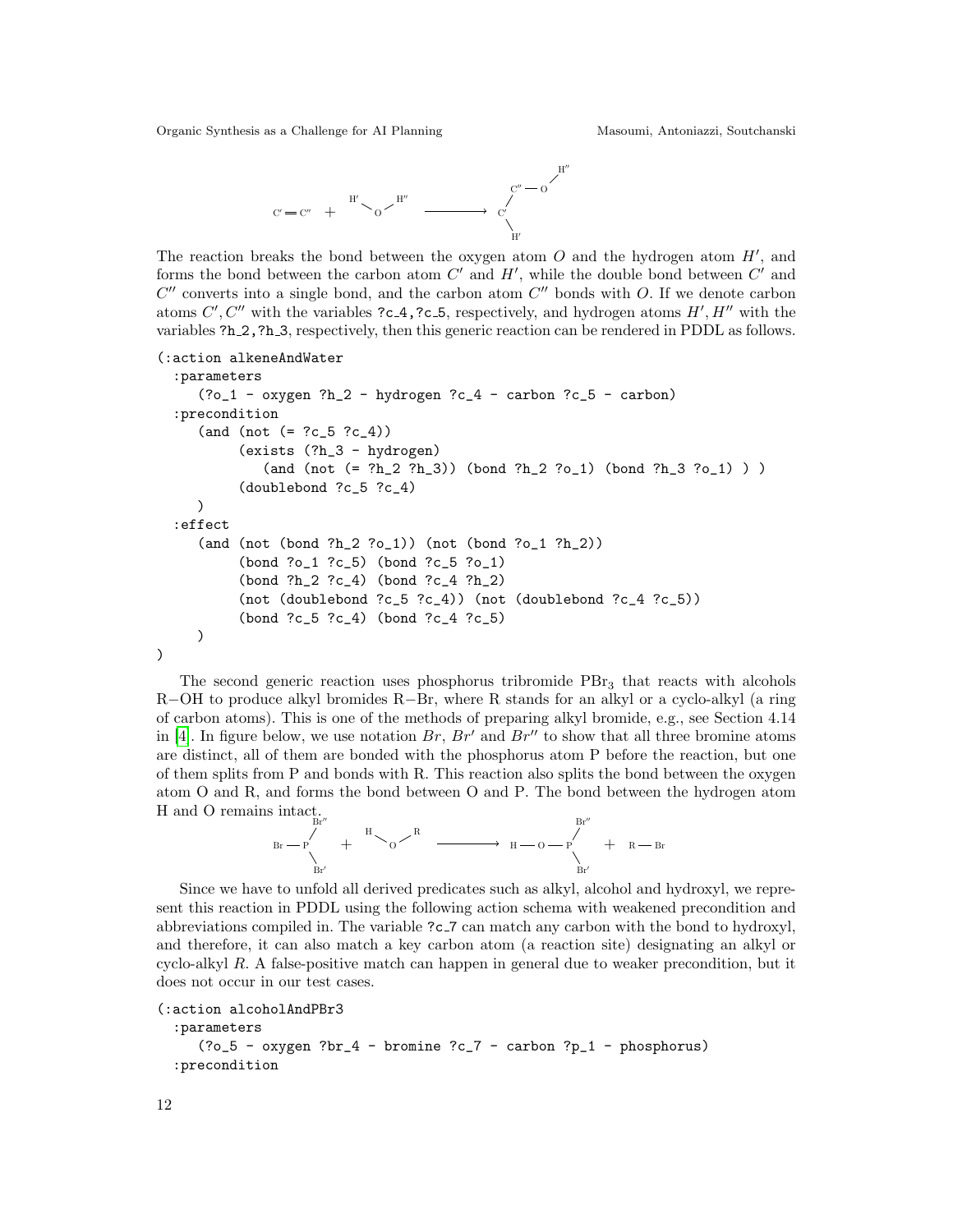)

```
(and (exists (?br_3 - bromine ?br_2 - bromine)
       (and (not (= ?br_4 ?br_3)) (not(= ?br_2 ?br_4)) (not(= ?br_2 ?br_3))
       (bond ?br_2 ?p_1) (bond ?p_1 ?br_4) (bond ?p_1 ?br_3)))
       (exists (?h_6 - hydrogen) (and (bond ?h_6 ?o_5) (bond ?o_5 ?c_7)) )
  )
:effect
  (and (not (bond ?p_1 ?br_4)) (not (bond ?br_4 ?p_1))
        (bond ?p_1 ?o_5) (bond ?o_5 ?p_1)
        (bond ?br_4 ?c_7) (bond ?c_7 ?br_4)
        (not (bond ?o_5 ?c_7)) (not (bond ?c_7 ?o_5))
 )
```
In action schemas, subscripts correspond to atom numbers, e.g. ?p\_1 represents a phosphorus atom P that is assigned the number 1, ?br 4 represents the bromine atom Br that is assigned the number 4, and ?br 2,?br 3 represent the bromine atoms  $Br', Br''$  assigned the numbers 2 and 3, respectively. Each atom number identifies uniquely an atom before the reaction and after the reaction that must be complete and balanced. The atom numbers simplify the task of tracing the effects of the reaction.

The initial molecules for the 1-step version of the problem 20 are water and a cyclohexene molecule  $C_6H_{10}$  that is an instance of an alkene since it has only one double bond. In Figure [2](#page-12-0) displaying this molecule, we follow convention common in chemistry that hydrogen atoms remain implicit. Since valence of carbon is 4, and valence of hydrogen is 1, implicit hydrogen atoms can be easily restored.

<span id="page-12-0"></span>

Figure 2: Cyclohexene molecule  $C_6H_{10}$  is an alkene. Hydrogen atoms are not shown.

<span id="page-12-1"></span>The initial molecules for a 2-step version of the problem 20 includes not only water and cyclohexene, but also phosphorus tribromide, see above. The goal molecules are the following.



Figure 3: Goal in a 1-step problem



Figure 4: Goal in a 2-step problem

Notice that in comparison to the initial cyclohexene molecule the goal molecule in Figure [3](#page-12-1) has a hydroxyl group  $-OH$  attached, while in the goal molecule in Figure [4](#page-12-1) hydroxyl is replaced by a bromine atom Br. The only double bond in cyclohexene is replaced by the single bond when the alkene and water reaction is executed. In Figures [3](#page-12-1) and [4](#page-12-1) we display all hydrogen atoms.

In the 1-step version of the problem 20, we have 6 carbon atoms, 12 hydrogen atoms (10 out of which belong to cyclohexene, and 2 constitute a water molecule), and one oxygen atom. In total, there are 19 atoms which is a relatively small number. Therefore, the grounded instances of the 23 actions available in the domain description can fit in the computer RAM.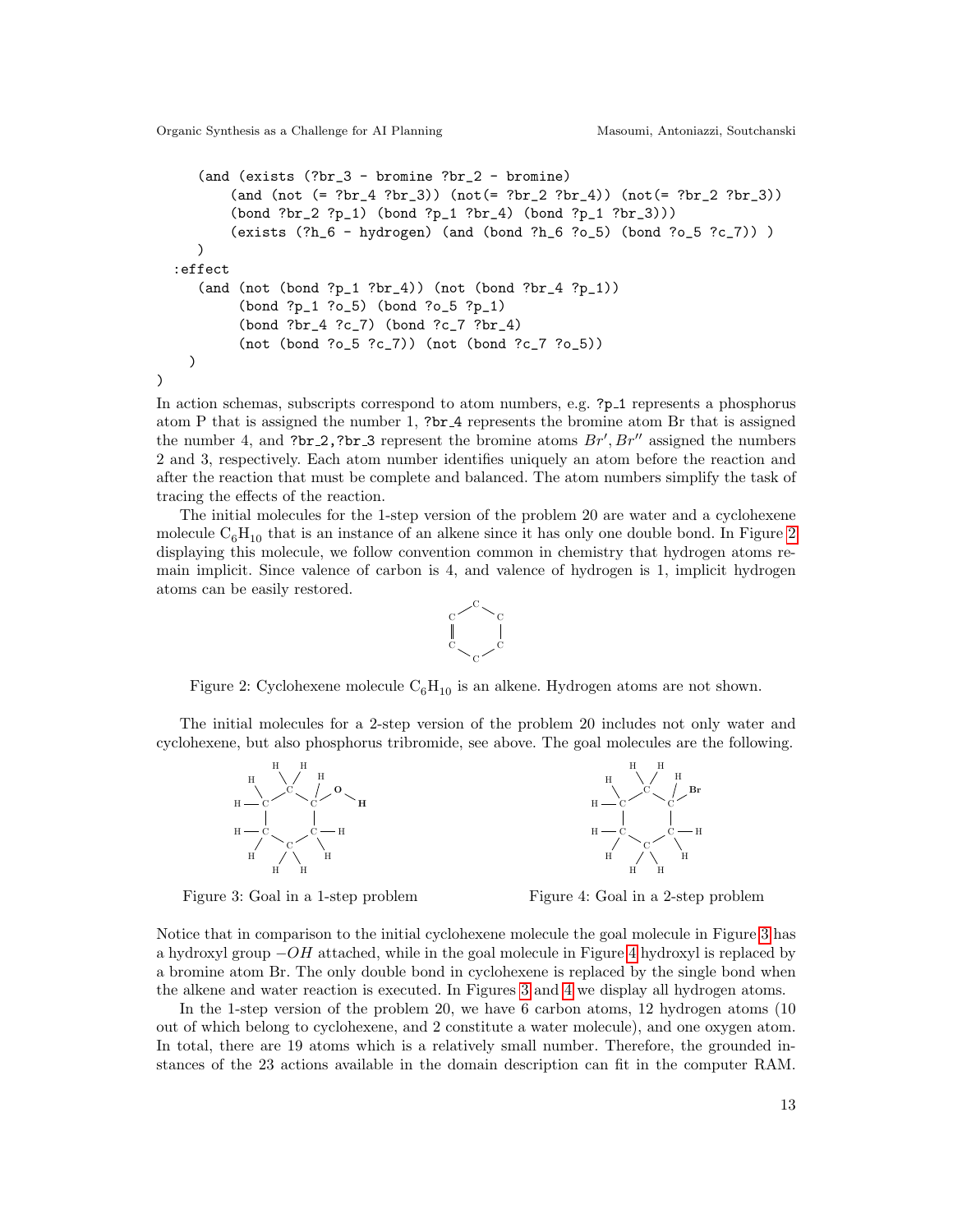This is why the planners can find successfully that the alkene and water reaction is the correct solution out of 23 given actions in the domain description. In the 2-step version of the problem 20, we have additionally 3 bromine atoms and 1 phosphorus atom, but the total number of atoms is still manageable for the AI planners. For example, consider the alkene and water reaction alkeneAndW ater $(2o_1, 2h_2, 2c_4, 2c_5)$ . A planner would consider a subset of 12 · 6 · 6=432 instantiations of this action, and many ground instances would be rejected using preconditions. Similarly, when instantiating the *alcoholAndPBr3* $(2o_5, 2b_4, 2c_7, 2p_1)$  action, only a subset of 3·6 groundings would be considered, but for each of them  $3 \cdot 3 \cdot 12$  instances are evaluated due to existential quantifiers in preconditions. Apparently, for all the remaining 21 action schemas the total number of instantiations is similarly small. Therefore, the planners find that the alkene and water reaction followed by the reaction between an alcohol and phosphorus tribromide is the sequence of actions that produces a goal molecule. However, the remaining steps in solution to the benchmark problem 20 require more initial molecules, and consequently, the larger number of initially given atoms; a solution to the problem 20 from the benchmark needs more than 10 molecules with 58 atoms in total. As a consequence, the total number of ground instances would exceed allocated memory. One possible approach to dealing with the grounding problem would be to develop a domain specific grounding algorithm that would prune more intelligently incorrect instantiations using chemistry specific knowledge. However, this would defeat the challenge of solving the problem using domain independent techniques.

#### 6 Discussion

It is worth noting two main differences of our way of representing reactions from a related approach used in the Pathways domain  $[21]$ . In Pathway domain, a reaction is modeled as a mechanism transforming a set of specific molecules (each of which is represented as an object constant) to a different set of specific molecules. This approach is only capable of representing specific reactions, while our methodology supports representation of generic chemical reactions as well, which is an important advantage due to a huge number of known reaction instances. Moreover, as a pragmatic argument in favor of representing generic reactions, one can mention that the digital RXN format [\[1\]](#page-16-14) currently popular in chem-informatics industry is designed to represent generic reactions.

We anticipate that knowledge acquisition will not be bottleneck in constructing large knowledge bases of generic reactions in PDDL. There are publicly accessible repositories of generic chemical reactions represented in industry-standard formats [\[1\]](#page-16-14). To acquire the large knowledge base of actions representing generic reactions, it is possible to automatically translate these repositories into our representation in PDDL. The current model has a limitation though, since stereo-chemistry is not represented. New fluents can be introduced to represent 3D features of the organic molecules. This remains for future work.

Regarding related research, [\[24;](#page-17-1) [25\]](#page-17-0) did not attempt representing the organic synthesis problem in PDDL. Their implementation was relying on chem-informatics software developed by ChemAxon [\[7\]](#page-16-13). Moreover, there is nothing in their work that can help with developing a PDDL representation. Their reactions are incompletely specified using a specialized chem-informatics language, and for this reason they cannot be studied using domain independent AI planning techniques, since the latter require that all effects and all preconditions of the reactions must be explicitly represented. In our previous paper [\[40\]](#page-17-13), we developed a situation calculus based representation for generic reactions. However, we did not develop a PDDL representation, and did not attempt to solve the synthesis problems using the state-of-the art planners. Lastly, there are three main differences between our work and the paper [\[41\]](#page-17-14). Firstly, in this paper, we identified a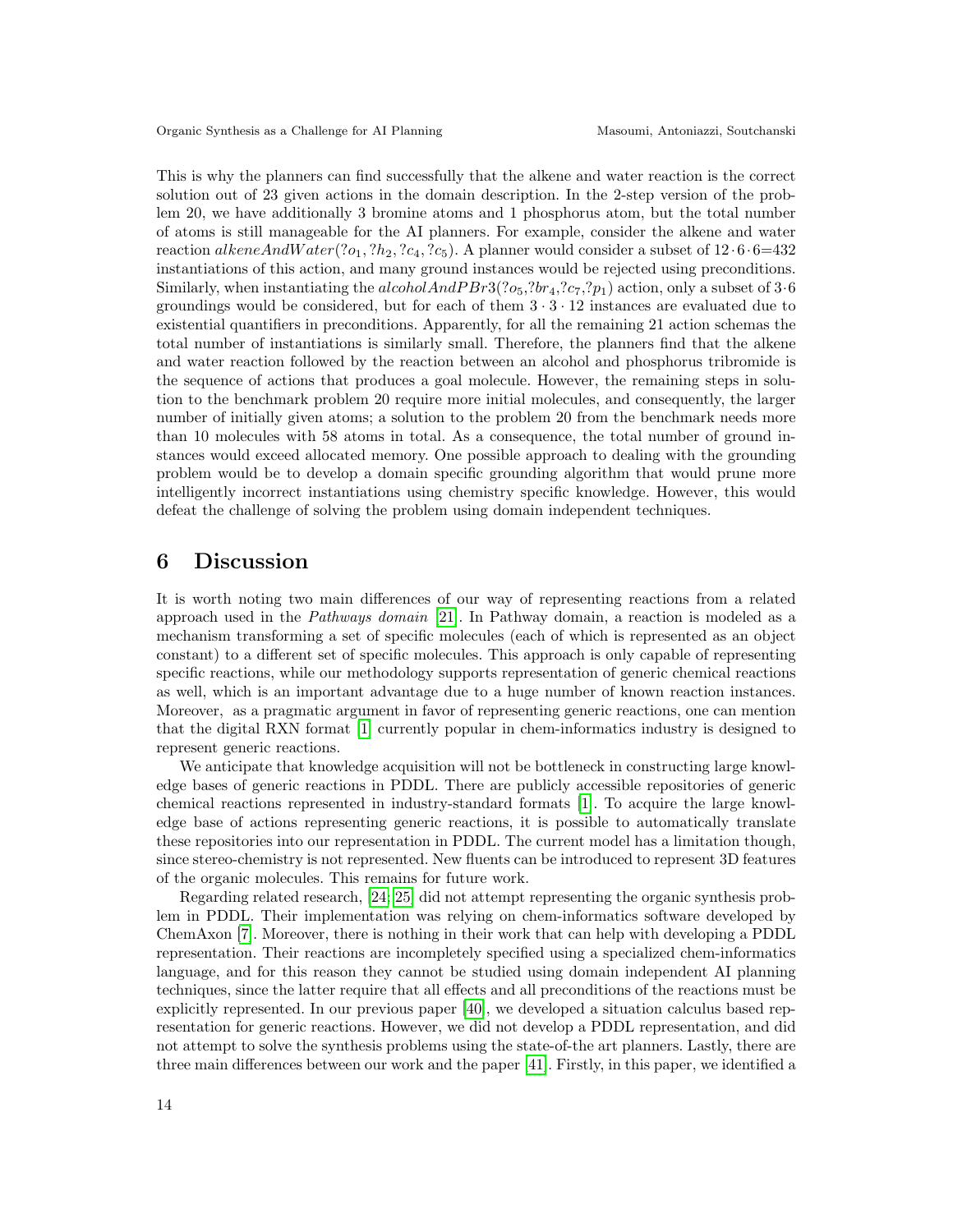realistic benchmark for further research. Secondly, our work conducts a rich experimental study by considering a larger realistic domain (in comparison to the 4-action domain used in [\[40;](#page-17-13) [41\]](#page-17-14)) and much elaborated analysis of the results. Thirdly, as opposed to manual encoding employed in our previous papers, this work involved developing software that automatically translates generic reactions from the industry standard RXN format into PDDL actions. Please note this also de facto validates accuracy of our modeling.

To the best of our knowledge, the system SYNLMA [\[51;](#page-18-7) [56\]](#page-18-8) is the only other CAOS system using logic-based knowledge representation techniques. We learned about this legacy system recently, when our research has been already completed. It turns out that our representation is very different from SYNLMA where molecules are divided into fragments that are represented using the predicate  $Fragment(x)$  whose argument is a term describing several bonded atoms in the given molecule. There are many function symbols that can be used to describe different kinds of the fragments. Therefore, each molecule may have many different representations in comparison to our approach where each molecule has an unique representation as the conjunction of statements about bonds connecting atoms. In SYNLMA, reaction rules are represented as pairs of clauses built using the predicate  $RxnRule$ . The arguments of this predicate are linked lists used to trace the substitutions performed during unification. It is clear that representation from SYNLMA cannot be directly translated to PDDL. In SYNLMA, the organic synthesis problem is reduced to a sequence of automated reasoning problems. The system used a layered approach where theorem proving on the bottom layer is controlled by a heuristic AND/OR graph search process on the top layer. According to empirical assessments reported and discussed in [\[56\]](#page-18-8), SYNLMA attempted to produce one reaction step for synthesizing the molecule propoxyphene (used in a safety-plagued pain-killer drug Darvon from the 1950s) with 25 non-hydrogen atoms, but this synthesis required interaction with an user. Also, [\[56\]](#page-18-8) reports other experiments carried out with simpler molecules containing only 5 to 10 non-hydrogen atoms, but efforts focused on finding sub-molecules rather than on solving the organic synthesis problem.

Unfortunately, none of the legacy and commercial CAOS systems are publicly available. Therefore, we cannot evaluate their performance using our benchmark.

# 7 Future Work and Conclusion

As expected and shown by our experiments, the complete version of the reworked benchmark from [\[25\]](#page-17-0) modelled as discussed in this paper is too computationally challenging for the state-ofthe-art planners which work by grounding the problem. There appears to be two main bottlenecks causing the computational difficulties. The first is the derived predicates. Although useless in these experiments, they create a vast amount of overhead for the planners. The second is actions with a larger number of arguments to be instantiated. In combination with typically large numbers of objects necessary for organic synthesis problems, these bottlenecks result in a combinatorial explosion. Our simplification strategies and experimental studies helped us identify two sizable subsets of the benchmark (the sets with 36 actions and 23 actions) such that a number of the planning instances in these subsets can be solved using the state-of-the-art planners. These subsets provide a foundation for comparison of the alternative approaches that can be developed as future work.

There are at least four different directions for future work that can take advantage of the subset of the benchmark that we identified. One would be reformulating the current model aiming to mitigate the problems that occur as a result of grounding. Our current model leaves room for many alternative approaches in this direction to be explored in future. For example, although on the surface the model is using ADL constructs, it can be transformed to com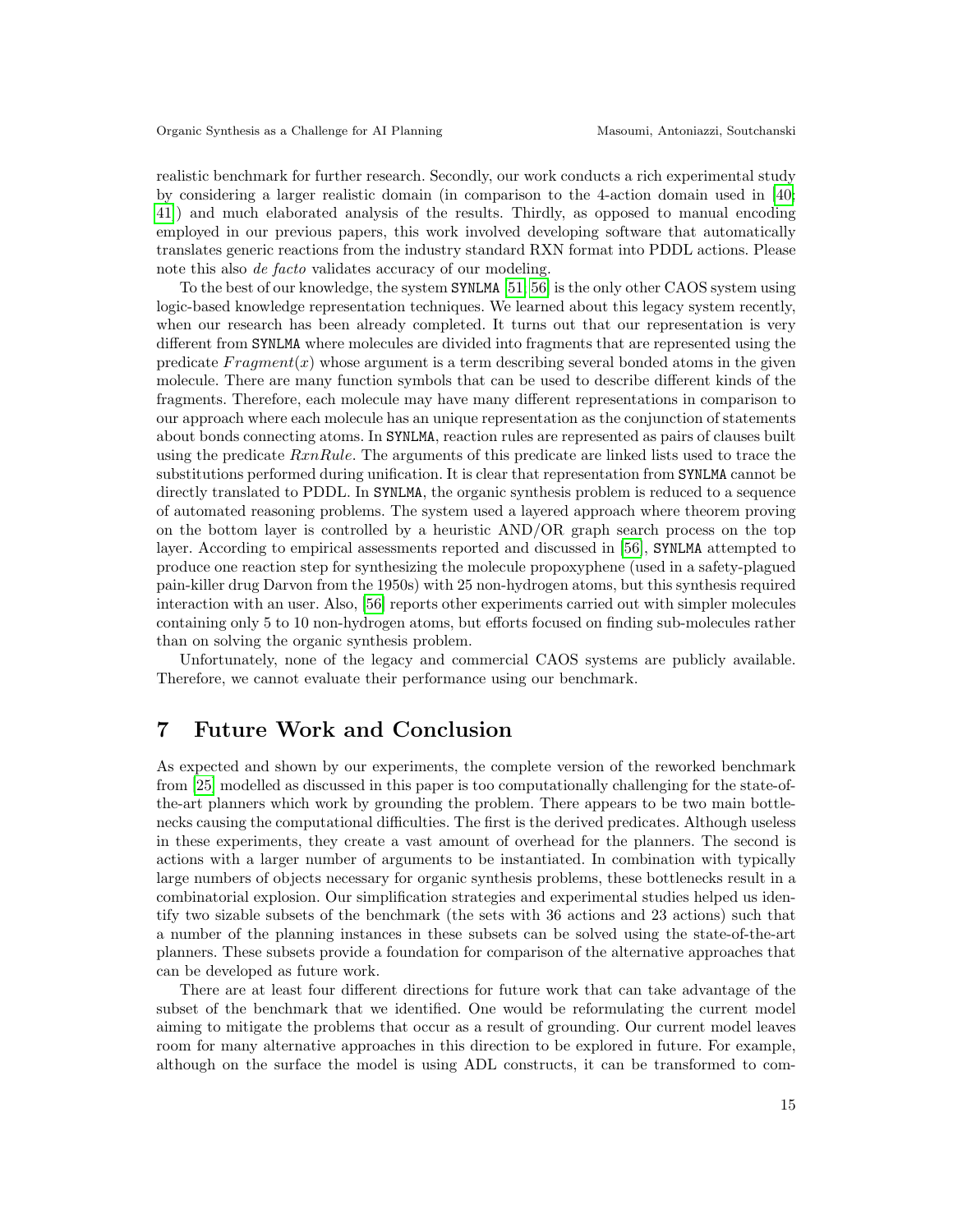ply with the STRIPS requirements. As discussed in the Experiments section, thanks to finite stratification of the derived predicates, the derived predicates in our model can be compiled away in action preconditions. Also, the PDDL exists blocks can be eliminated by introducing extra parameters in the actions. Transforming the model to STRIPS enables using automatic domain modification techniques such as action schema splitting [\[3\]](#page-16-18). Another approach could be introducing dummy actions ( for example *select\_atom* with one argument of type atom) and additional predicates stating which atoms were selected. These auxiliary actions help to transform actions representing chemical reactions into actions without arguments, and therefore alleviate the grounding problem mentioned earlier. However, it is noteworthy that application of such domain modification techniques does not guarantee success, since they increase the length of the plan. These domain modification techniques might be promising for short problems, but they might be weak for realistic challenging organic synthesis problems which are typically long. Another disadvantage of approaches based on reformulating the current model is that the modifications will come at the cost of reducing the naturalness of the model for this domain.

The second possible direction of research would be keeping the current model as is, but considering lifted planning that postpones or minimizes grounding. A relevant work in this direction would be [\[45;](#page-18-13) [44\]](#page-18-14). However, similar to the previously discussed direction, the real challenge is not in solving simple 1-2 step problems, but in solving the instances from the set20 and, if successful, then solving longer organic synthesis problems.

The third direction might be related to developing a more efficient general grounding algorithm that instantiates PDDL action schemas. The currently popular grounding algorithms and related computational trade-offs are discussed in Section 6 of [\[27\]](#page-17-15). Developing an efficient domain specific grounding algorithm that prunes away redundant instantiations using chemistry knowledge might be a promising approach, if one would like to trade generality for efficiency.

Finally, it would be interesting to explore encodings of planning that allow to reduce planning to solving satisfiability of Quantified Boolean Formulae (QBF). In this respect, recently developed partially grounded QBF encoding would be particularly promising [\[6;](#page-16-19) [5\]](#page-16-20). Since stateof-the-art SAT solvers are much more mature than QBF solvers, and reductions of planning to satisfiability are well known [\[36;](#page-17-16) [35;](#page-17-17) [47;](#page-18-15) [46;](#page-18-16) [30;](#page-17-18) [31\]](#page-17-19), exploring compact and lifted SAT encodings of the organic synthesis problem would be also an interesting direction in future.

As a conclusion, we propose the organic synthesis problem as a new invaluable application domain for planning that may help develop more advanced techniques in modeling and planning. Since PDDL is a generally accepted input language supported by many modern planning systems, we hope that our PDDL benchmark will help to stimulate new research on planning.

#### Acknowledgements

Thanks to the Natural Sciences and Engineering Research Council of Canada (NSERC) for longterm funding support to Mikhail Soutchanski within NSERC's Discovery Grant program. This grant provided financial support to Arman Masoumi for his Master's thesis research in 2012- 2014. Megan Antoniazzi's work was financially supported in summer 2014 by an undergraduate research assistantship funded by the Department of Computer Science at Ryerson University. The Department of Computer Science has provided access to the private cloud, which enabled us to run our experiments on a Linux-based virtual machine that has been allocated 128GB of RAM. Vitaliy Batusov contributed a Python program converting reactions from RXN to PDDL. Thanks to Malte Helmert for discussions of Fast-Downward and PDDL. Thanks to anonymous reviewers of a preliminary version of this paper for constructive feedback.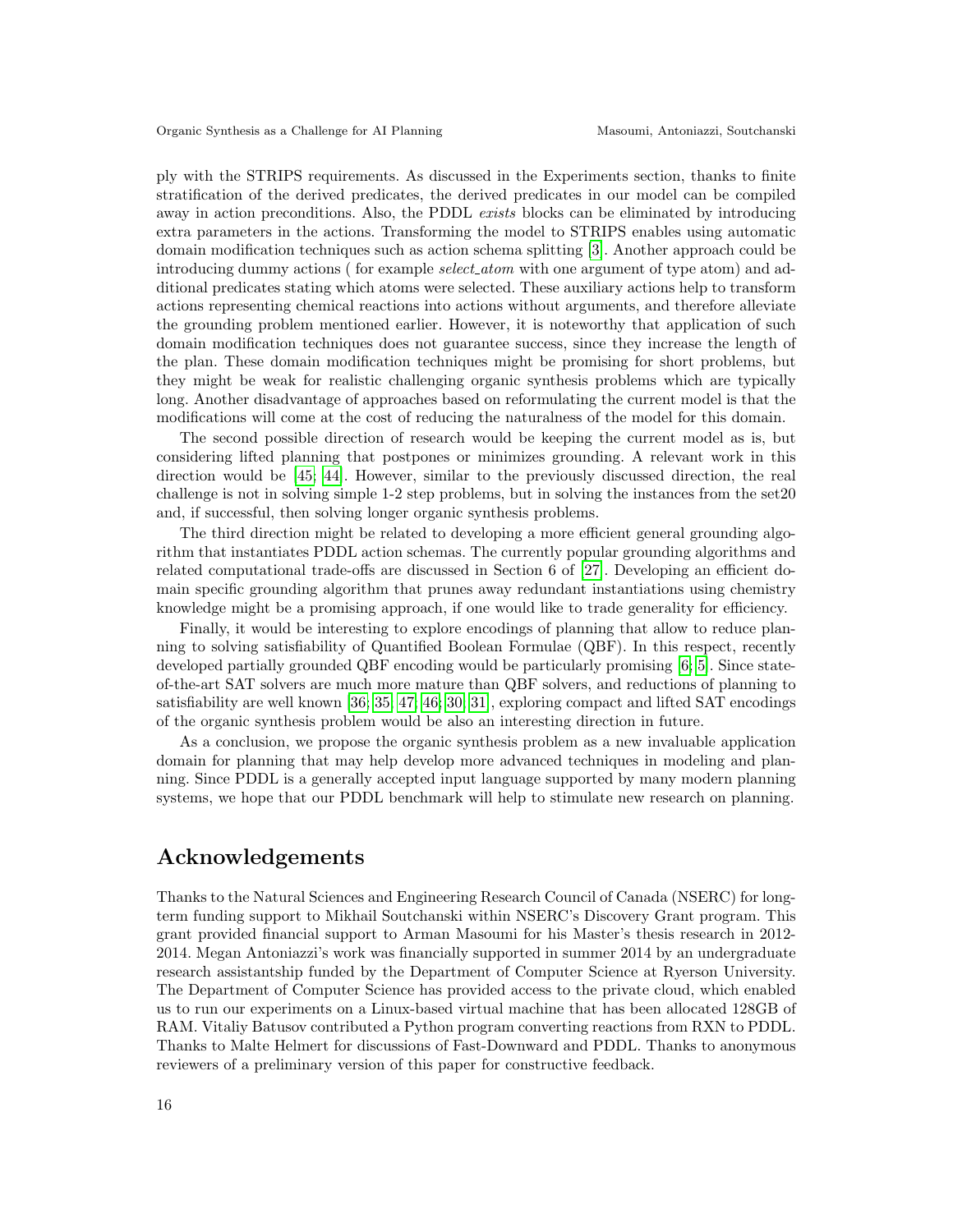### References

- <span id="page-16-14"></span>[1] Accelrys. CTfile Formats. Accelrys, 2011. <http://download.accelrys.com/freeware/>.
- <span id="page-16-5"></span>[2] L. Victor Allis, Maarten van der Meulen, and H. Jaap van den Herik. Proof-number search. Artif. Intell., 66(1):91–124, 1994.
- <span id="page-16-18"></span>[3] Carlos Areces, Facundo Bustos, Martín Dominguez, and Jörg Hoffmann. Optimizing planning domains by automatic action schema splitting. In Steve Chien, Minh Binh Do, Alan Fern, and Wheeler Ruml, editors, ICAPS. AAAI, 2014.
- <span id="page-16-16"></span>[4] Francis Carey and Robert Giuliano. Organic chemistry. McGraw-Hill, 8th edition, 2011.
- <span id="page-16-20"></span>[5] Michael Cashmore. Planning as Quantified Boolean Formulae. PhD thesis, Department of Computer Science, University of Strathclyde, UK, 2013.
- <span id="page-16-19"></span>[6] Michael Cashmore, Maria Fox, and Enrico Giunchiglia. Partially grounded planning as quantified boolean formula. In Daniel Borrajo, Subbarao Kambhampati, Angelo Oddi, and Simone Fratini, editors, Proceedings of the Twenty-Third International Conference on Automated Planning and Scheduling, ICAPS 2013, Rome, Italy, June 10-14, 2013. AAAI, 2013.
- <span id="page-16-13"></span>[7] ChemAxon. JChem software. <http://www.chemaxon.com>, accessed on Nov 9 2013.
- <span id="page-16-2"></span>[8] William Lingran Chen. Chemoinformatics: Past, present, and future. Journal of Chemical Information and Modeling, 46(6):2230–2255, 2006. PMID: 17125167.
- <span id="page-16-3"></span>[9] Anthony Cook, A. Peter Johnson, James Law, Mahdi Mirzazadeh, Orr Ravitz, and Aniko Simon. Computer-aided synthesis design: 40 years on. Wiley Interdisciplinary Reviews: Computational Molecular Science, 2(1):79–107, 2012.
- <span id="page-16-6"></span>[10] E. J. Corey and W. Todd Wipke. Computer-assisted design of complex organic syntheses. American Association for the Advancement of Science, 166(3902):178–192, 1969.
- <span id="page-16-0"></span>[11] Elias James Corey. Nobel lecture: The logic of chemical synthesis: Multistep synthesis of complex carbogenic molecules, 1990.
- <span id="page-16-1"></span>[12] Elias James Corey and Xue-Min Cheng. The Logic of Chemical Synthesis. Wiley-Interscience, 1989.
- <span id="page-16-4"></span>[13] Stefan Edelkamp and Jörg Hoffmann. PDDL2.2: The Language for the Classical Part of the 4th Intern. Planning Competition. Technical Report 195, Universität Freiburg, Institut für Informatik, 2004.
- <span id="page-16-15"></span>[14] Stefan Edelkamp and Shahid Jabbar. Cost-optimal external planning. In Proceedings, The Twenty-First National Conference on Artificial Intelligence and the Eighteenth Innovative Applications of Artificial Intelligence Conference, July 16-20, 2006, Boston, Massachusetts, USA, pages 821–826. AAAI Press, 2006.
- <span id="page-16-11"></span>[15] Shinsaku Fujita. Description of organic reactions based on imaginary transition structures. Journal of Chemical Information and Computer Sciences, 26(4):205–242, 1986.
- <span id="page-16-10"></span>[16] Shinsaku Fujita. Numbers of alkanes and monosubstituted alkanes. Bull. Chem. Soc. of Japan, 83(1):1–18, 2010.
- <span id="page-16-7"></span>[17] Johann Gasteiger, Matthias Pförtner, Markus Sitzmann, Robert Höllering, Oliver Sacher, Thomas Kostka, and Norbert Karg. Computer-assisted synthesis and reaction planning in combinatorial chemistry. Perspectives in Drug Discovery and Design, 20:245–264, 2000. 10.1023/A:1008745509593.
- <span id="page-16-12"></span>[18] Hector Geffner and Blai Bonet. A concise introduction to models and methods for automated planning. Synthesis Lectures on Artificial Intelligence and Machine Learning, 7(2):1–141, 2013.
- <span id="page-16-8"></span>[19] H. Gelernter, N. S. Sridharan, H. J. Hart, S. C. Yen, F. W. Fowler, and H. J Shue. The discovery of organic synthetic routes by computer. Topics Curr. Chem., 41:113, 1973.
- <span id="page-16-9"></span>[20] H. K. Gelernter, A. F. Sanders, D. L. Larsen, K. K. Agarwal, R. H. Boivie, G. A. Spritzer, and J. E Searleman. Empirical explorations of SYNCHEM. Science, 19:1041, 1977.
- <span id="page-16-17"></span>[21] Alfonso Gerevini, Yannis Dimopoulos, Patrik Haslum, and Alessandro Saetti. The 5th Interna-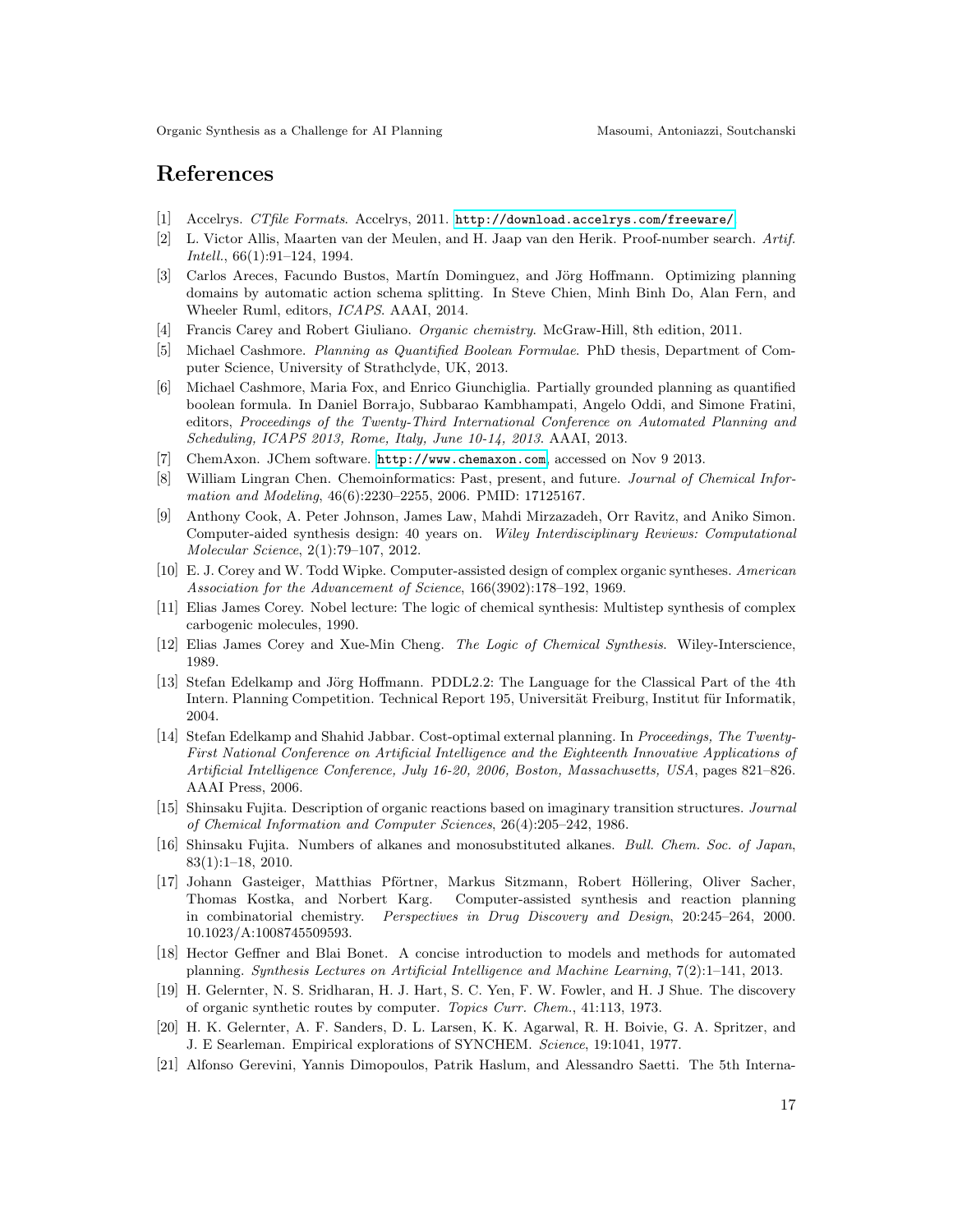tional Planning Competition: Deterministic part. <http://ipc5.ing.unibs.it/>, 2006.

- <span id="page-17-9"></span>[22] Alfonso Gerevini, Alessandro Saetti, Ivan Serina, and Paolo Toninelli. LPG-TD: a fully automated planner for PDDL2.2 domains. In In Proc. of the 14th Int. Conference on Automated Planning and Scheduling (ICAPS-04) International Planning Competition abstracts, 2004.
- <span id="page-17-3"></span>[23] Stephen Hanessian. Man, machine and visual imagery in strategic synthesis planning: Computerperceived precursors for drug candidates. Curr. Opin. Drug Discovery Dev., 8:798, 2005.
- <span id="page-17-1"></span>[24] Abraham Heifets. Benchmark problems, 2012. [http://www.cs.toronto.edu/~aheifets/](http://www.cs.toronto.edu/~aheifets/ChemicalPlanning/) [ChemicalPlanning/](http://www.cs.toronto.edu/~aheifets/ChemicalPlanning/).
- <span id="page-17-0"></span>[25] Abraham Heifets and Igor Jurisica. Construction of new medicines via game proof search. In Jörg Hoffmann and Bart Selman, editors, AAAI, pages 1564–1570. AAAI Press, 2012.
- <span id="page-17-8"></span>[26] Malte Helmert. The Fast Downward Planning System. J. Artif. Intell. Res.(JAIR), 26:191–246, 2006. <http://hg.fast-downward.org>.
- <span id="page-17-15"></span>[27] Malte Helmert. Concise finite-domain representations for PDDL planning tasks. Artif. Intell., 173(5-6):503–535, 2009.
- <span id="page-17-2"></span>[28] J. B. Hendrickson, D. L. Grier, and A. G Toczko. A logic-based program for synthesis design. J. Am. Chem. Soc., 107(18):5228–5238, 1985.
- <span id="page-17-12"></span>[29] Jörg Hoffmann and Bernhard Nebel. The FF planning system: Fast plan generation through heuristic search. J. Artif. Intell. Res. (JAIR), 14:253–302, 2001.
- <span id="page-17-18"></span>[30] Ruoyun Huang, Yixin Chen, and Weixiong Zhang. A novel transition based encoding scheme for planning as satisfiability. In Maria Fox and David Poole, editors, Proceedings of the Twenty-Fourth AAAI Conference on Artificial Intelligence, AAAI 2010, Atlanta, Georgia, USA, July 11-15, 2010, pages 89–94. AAAI Press, 2010.
- <span id="page-17-19"></span>[31] Ruoyun Huang, Yixin Chen, and Weixiong Zhang. SAS+ planning as satisfiability. JAIR, 43:293– 328, 2012.
- <span id="page-17-11"></span>[32] Shahid Jabbar. External memory algorithms for state space exploration in model checking and action planning. PhD thesis, Dortmund University of Technology, 2008.
- <span id="page-17-7"></span>[33] Craig James, Dave Weininger, and Jack Delany. Daylight Theory Manual Ver. 4.9 (08/01/11). <http://www.daylight.com/dayhtml/doc/theory/index.html>, 2011.
- <span id="page-17-6"></span>[34] Philip Judson. Knowledge-Based Expert Systems in Chemistry: Not Counting on Computers. RSC Theoretical and Computational Chemistry. Royal Society of Chemistry, 2009.
- <span id="page-17-17"></span>[35] Henry A. Kautz, David A. McAllester, and Bart Selman. Encoding plans in propositional logic. In Luigia Carlucci Aiello, Jon Doyle, and Stuart C. Shapiro, editors, *Proceedings of the Fifth Interna*tional Conference on Principles of Knowledge Representation and Reasoning (KR'96), Cambridge, Massachusetts, USA, November 5-8, 1996., pages 374–384. Morgan Kaufmann, 1996.
- <span id="page-17-16"></span>[36] Henry A. Kautz and Bart Selman. Planning as satisfiability. In ECAI, pages 359–363, 1992.
- <span id="page-17-4"></span>[37] D. Krebsbach, H. Gelernter, and S. M Sieburth. Distributed heuristic synthesis search. J. Chem. Inf. Comput. Sci., 38(4):595–604, 1998.
- <span id="page-17-5"></span>[38] James Law, Zsolt Zsoldos, Aniko Simon, Darryl Reid, Yang Liu, Sing Yoong Khew, A. Peter Johnson, Sarah Major, Robert A. Wade, and Howard Y. Ando. Route designer: A retrosynthetic analysis tool utilizing automated retrosynthetic rule generation. Journal of Chemical Information and Modeling, 49(3):593–602, 2009.
- <span id="page-17-10"></span>[39] Qiang Lu, You Xu, Ruoyun Huang, and Yixin Chen. The Roamer planner: Random walk assisted best-first search. In 7th International Planning Competition, pages 73-76, 2011. [http://staff.](http://staff.ustc.edu.cn/~qianglu8/software/seq-sat-roamer.tar.gz) [ustc.edu.cn/~qianglu8/software/seq-sat-roamer.tar.gz](http://staff.ustc.edu.cn/~qianglu8/software/seq-sat-roamer.tar.gz).
- <span id="page-17-13"></span>[40] Arman Masoumi and Mikhail Soutchanski. Reasoning about chemical reactions in an expressive logical action theory. In Discovery Informatics Symposium: 2012 AAAI Fall Symposium Series, AAAI Technical Report FS-12-03, pages 35–44. AAAI Press, 2012.
- <span id="page-17-14"></span>[41] Arman Masoumi, Mikhail Soutchanski, and Andrea Marrella. Organic synthesis as artificial intelligence planning. In Adrian Paschke, Albert Burger, Paolo Romano, M. Scott Marshall, and Andrea